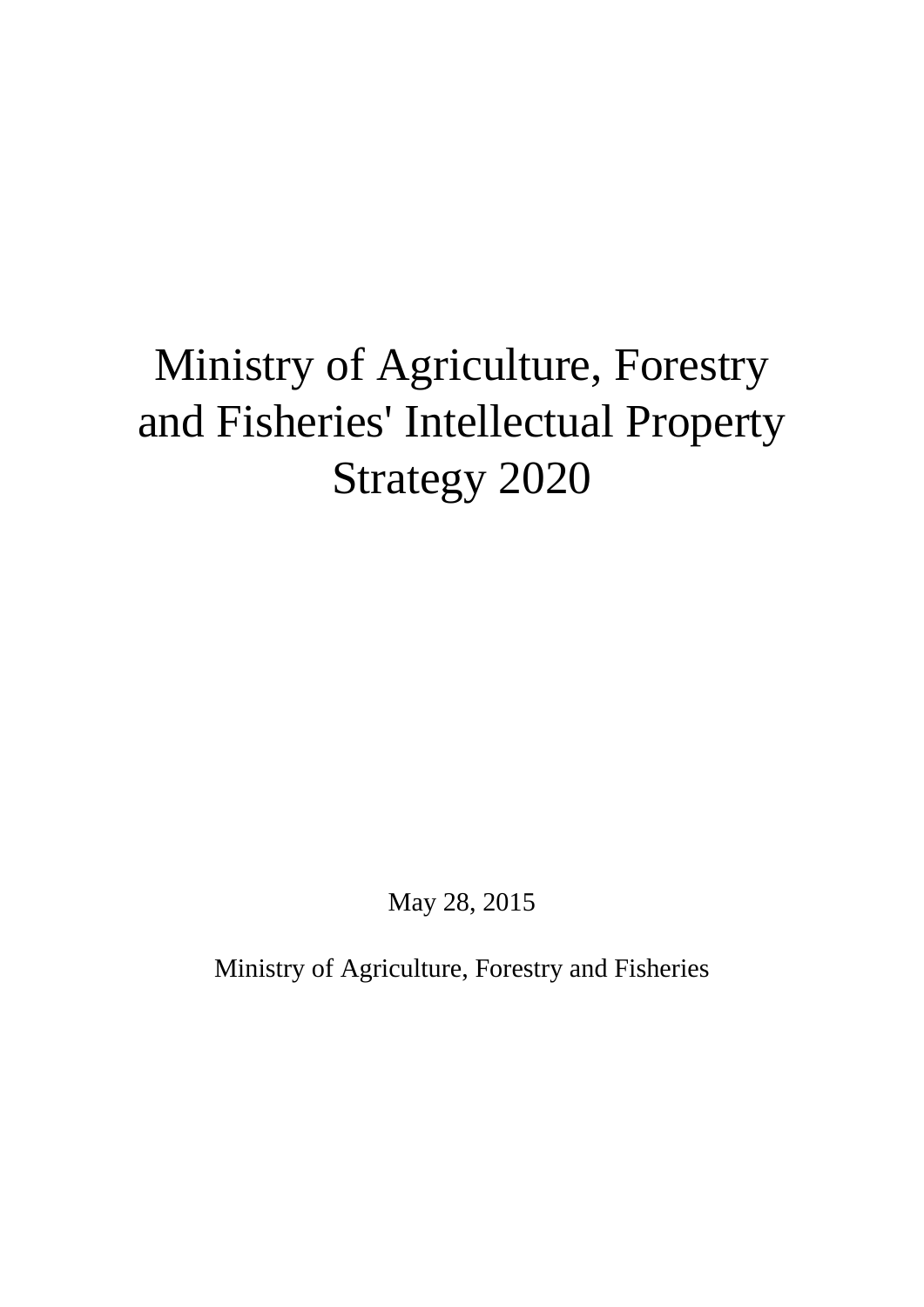# **Table of Contents**

| (page)                                                                                 |
|----------------------------------------------------------------------------------------|
|                                                                                        |
|                                                                                        |
|                                                                                        |
|                                                                                        |
|                                                                                        |
| II. Creation of New Values through Utilization of Intellectual Property 3              |
|                                                                                        |
| 2. Constructing business models and creating new values through utilization of         |
| intellectual property management supporting such business models 4                     |
|                                                                                        |
|                                                                                        |
|                                                                                        |
|                                                                                        |
|                                                                                        |
| 1. Measures against technology outflow and promotion of brand management 5             |
|                                                                                        |
| 2. Developing overseas markets through protection and utilization of intellectual      |
|                                                                                        |
| (1) Promoting utilization of intellectual property aimed at expanding earnings 6       |
| (2) Making counterfeit products that go through third countries visible, and measures  |
|                                                                                        |
| (3) Measures against trademark registrations of geographical names 8                   |
|                                                                                        |
|                                                                                        |
| (1) Improving trustworthiness through utilization of standards, etc.  8                |
|                                                                                        |
|                                                                                        |
| 4. Creating new businesses through utilization of tradition and local brands, etc.  9  |
| (1) Promoting branding through utilization of the geographical indication protection   |
|                                                                                        |
| (2) Disseminating Japanese food and dietary culture through utilization of traditional |
|                                                                                        |
| (3) Utilizing landscape, traditional culture, and other resources in rural areas 11    |
| (4) Taking protective measures for livestock genetic resources and promoting breeding  |
|                                                                                        |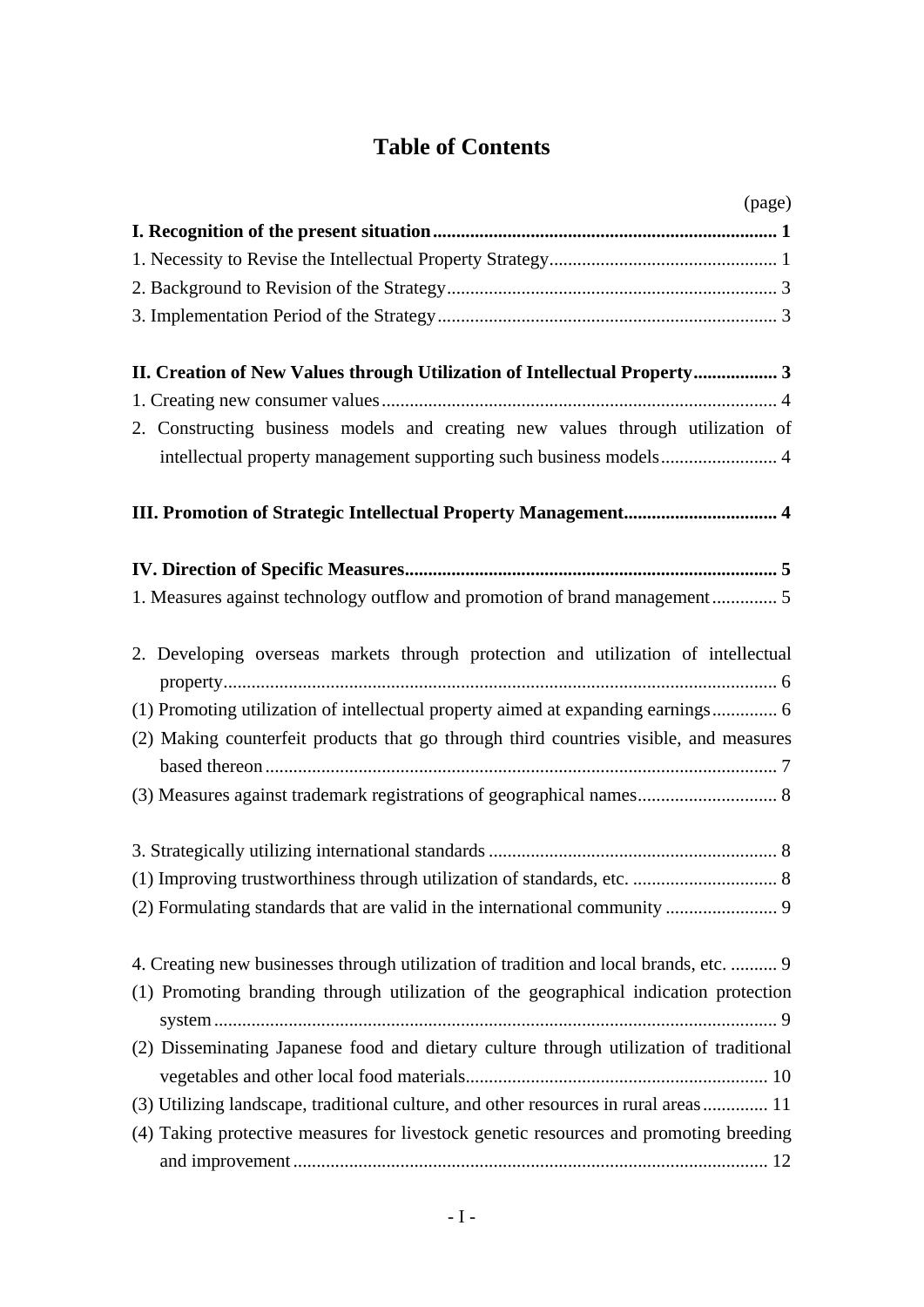| 5. Extracting knowledge of the agriculture, forestry, and fisheries industries, and<br>making it property by using ICT and creating new businesses through utilization of<br>(1) Expanding and promoting utilization of ICT in the agriculture, forestry and fisheries |
|------------------------------------------------------------------------------------------------------------------------------------------------------------------------------------------------------------------------------------------------------------------------|
|                                                                                                                                                                                                                                                                        |
| (2) Promoting preventive measures against outflow of agricultural production-related                                                                                                                                                                                   |
|                                                                                                                                                                                                                                                                        |
|                                                                                                                                                                                                                                                                        |
| 6. Strengthening competitiveness of the seed and seedling industry  13                                                                                                                                                                                                 |
|                                                                                                                                                                                                                                                                        |
| (i) Internationally harmonizing and steadily promoting variety registration                                                                                                                                                                                            |
|                                                                                                                                                                                                                                                                        |
|                                                                                                                                                                                                                                                                        |
| A. Enhancing and strengthening support for measures against infringement of                                                                                                                                                                                            |
|                                                                                                                                                                                                                                                                        |
| B. Developing DNA-based variety identification technology, etc 15                                                                                                                                                                                                      |
|                                                                                                                                                                                                                                                                        |
| (iii) Actively promoting the East Asia Plant Variety Protection Forum  16                                                                                                                                                                                              |
| (iv) Promoting approaches to develop and enhance the variety protection system 16                                                                                                                                                                                      |
| (2) Establishing a stable seed and seedling supply system and securing overseas genetic                                                                                                                                                                                |
|                                                                                                                                                                                                                                                                        |
|                                                                                                                                                                                                                                                                        |
|                                                                                                                                                                                                                                                                        |
|                                                                                                                                                                                                                                                                        |
| 7. Promoting strategic intellectual property management in research and development 18                                                                                                                                                                                 |
| 8. Intellectual property strategy-related education and human resources development. 19                                                                                                                                                                                |
| (1) Promoting education about the protection and utilization of intellectual property in                                                                                                                                                                               |
|                                                                                                                                                                                                                                                                        |
|                                                                                                                                                                                                                                                                        |
|                                                                                                                                                                                                                                                                        |
|                                                                                                                                                                                                                                                                        |
| List of the Members of the "Ministry of Agriculture, Forestry and Fisheries                                                                                                                                                                                            |
|                                                                                                                                                                                                                                                                        |
|                                                                                                                                                                                                                                                                        |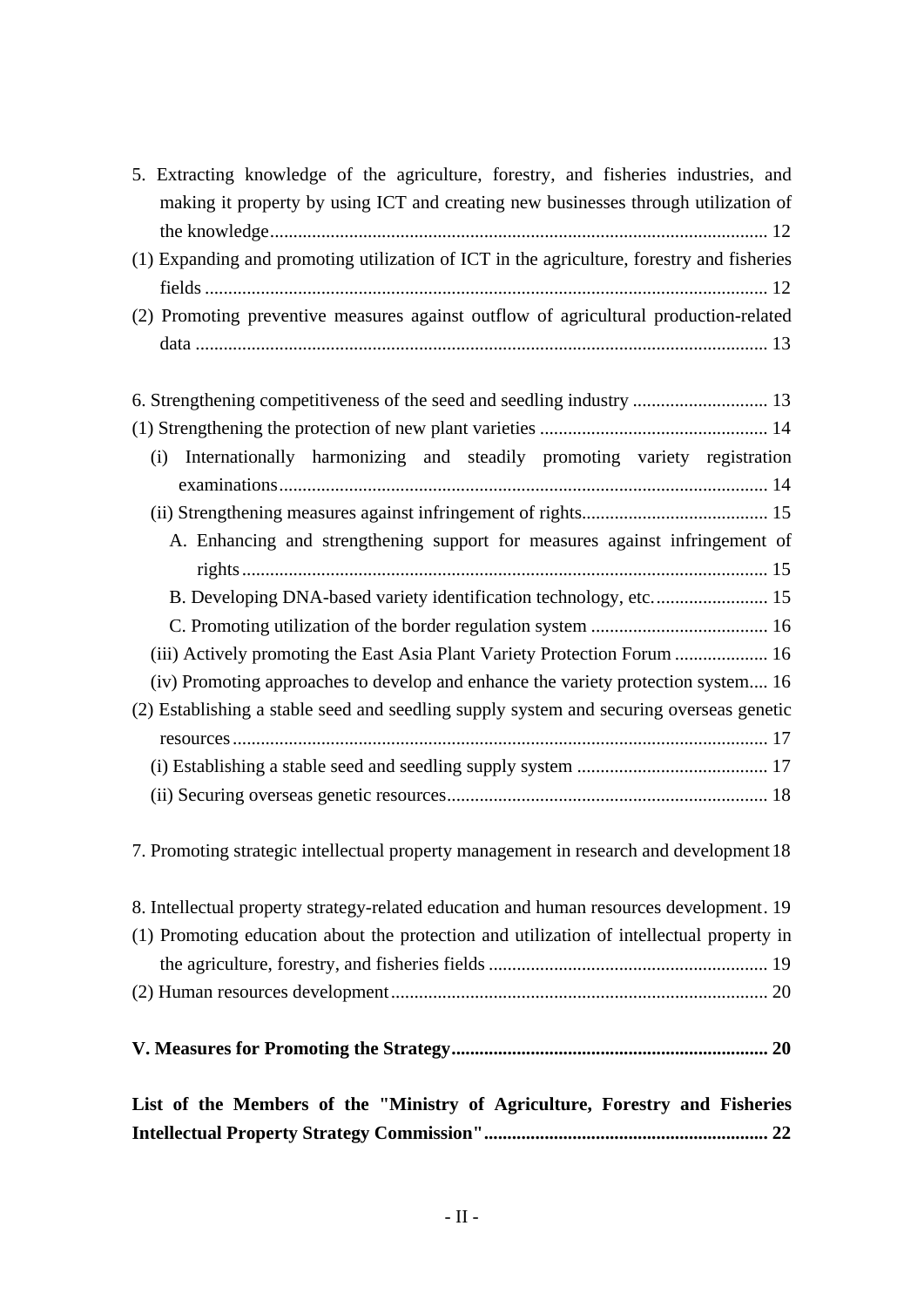# **Ministry of Agriculture, Forestry and Fisheries' Intellectual Property Strategy 2020**

### **I. Recognition of the present situation**

### **1. Necessity to Revise the Intellectual Property Strategy**

Various kinds of intellectual property have been created through longstanding production activities in the food industry, consisting of the agriculture, forestry, and fisheries industries, and other related industries (hereinafter referred to as the "food industry, etc."), and the food industry, etc. is now positioned as a knowledge-based/information industry.

On the other hand, in the general industrial field, some companies are having a difficult time competing against advanced countries and catching-up emerging countries due to insufficient ingenuity in associating business models and intellectual property management. In addition, technology outflow, leaks of trade secrets, and other problems are occurring even at companies with competitive technology. Thus, the importance of business models and the intellectual property management supporting them is now recognized again.

The same situation is also occurring in the food industry, etc., and it is necessary to recognize that a wide variety of competition in relation to intellectual property affects national interests. Moreover, it is also necessary to recognize that, as Japanese research and development outcomes are at a comparable level of to that of other countries, they are sought after by countries around the world.

Japanese dietary culture is attracting global attention owing to the registration of "Washoku, traditional dietary cultures of the Japanese" as an Intangible Cultural Heritage of Humanity of UNESCO in December 2013 and exhibition at EXPO Milano 2015. Dietary culture is important intellectual property, and its appropriate protection and utilization contributes to promoting the food industry, etc. and local revitalization.

Under such circumstances, the government will aim at acquiring a global food market (expanding to a trillion yen scale by 2020) by developing overseas expansion of the Japanese food industry and promotion of export of Japanese agriculture, forestry, fisheries, and food products in an integrated manner while working on the dissemination of Japanese dietary culture. The government will also take the great opportunity of holding of the "Tokyo 2020 Olympic and Paralympic Games" and will, thanks to it, aim at increasing the number of foreign travelers visiting Japan to twenty million toward 2020 for the purpose of further facilitating Japan's becoming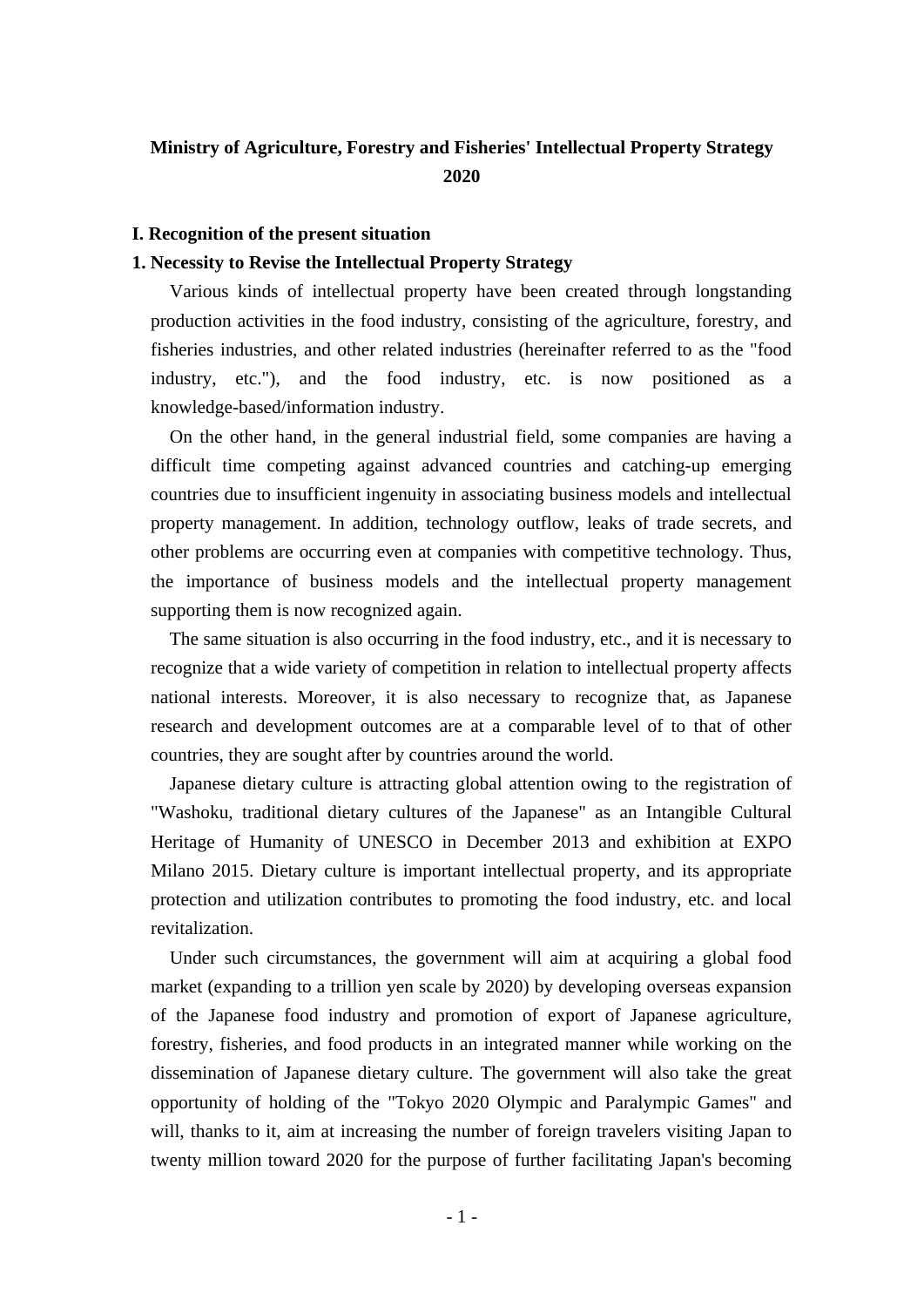of a tourism-oriented country.

In terms of legal systems relating to the food industry, etc., the Act on Protection of the Names of Specific Agricultural, Forestry and Fishery Products and Foodstuffs (Act No. 84 of 2014; commonly called the "Geographical Indication Act") was enacted in June 2014 and is to become effective in June 2015 in order to establish a geographical indication protection system intended to protect the names of products whose quality, social valuation or any other established characteristic is associated with their production areas as intellectual property. Moreover, the system of "Foods with Function Claims" was established under the Food Labelling Act (Act No. 70 of 2013), which became effective in April 2015, and the system makes it possible to indicate the function of a foodstuff, that is, the foodstuff is expected to accomplish a specific health purpose (useful for maintenance and improvement of health).

The Ministry of Agriculture, Forestry and Fisheries formulated the "Ministry of Agriculture, Forestry and Fisheries' Intellectual Property Strategy" in March 2007 and its succession strategy titled the "Ministry of Agriculture, Forestry and Fisheries' New Intellectual Property Strategy" in March 2010. Thereby, the ministry has been strategically promoting intellectual property-related measures. The strategy formulated in 2010 mainly described the handing down and utilization of on-site skills, know-how, etc. of farmers, forestry workers, and fishery workers, promotion of discovery, creation, and utilization of local brands and dietary culture, etc., and improvement of brand value of Japanese food and food materials overseas, and it was intended to lead to the strengthening of international industrial competitiveness and local revitalization. However, prompt and precise measures against increasingly-sophisticated counterfeit products and pirated copies, technology outflow, and leaks of trade secrets have recently been required due to the globalization of the food industry, etc. In addition, it is also necessary to take action in light of the enforcement of the Geographical Indication Act in relation to the effective utilization of intellectual property. Furthermore, new problems, such as the utilization of intellectual property rights with the aim of expanding earnings, have become visible.

The appropriate protection and utilization of intellectual property is a problem that should be further actively worked on in order to comprehensively elevate the food industry, etc. to one step higher around the world and create new values in light of these changes in the situation and the present situation where attention to and interest in the food industry, etc. are dramatically increasing. Therefore, a new strategy to strongly promote related measures is required.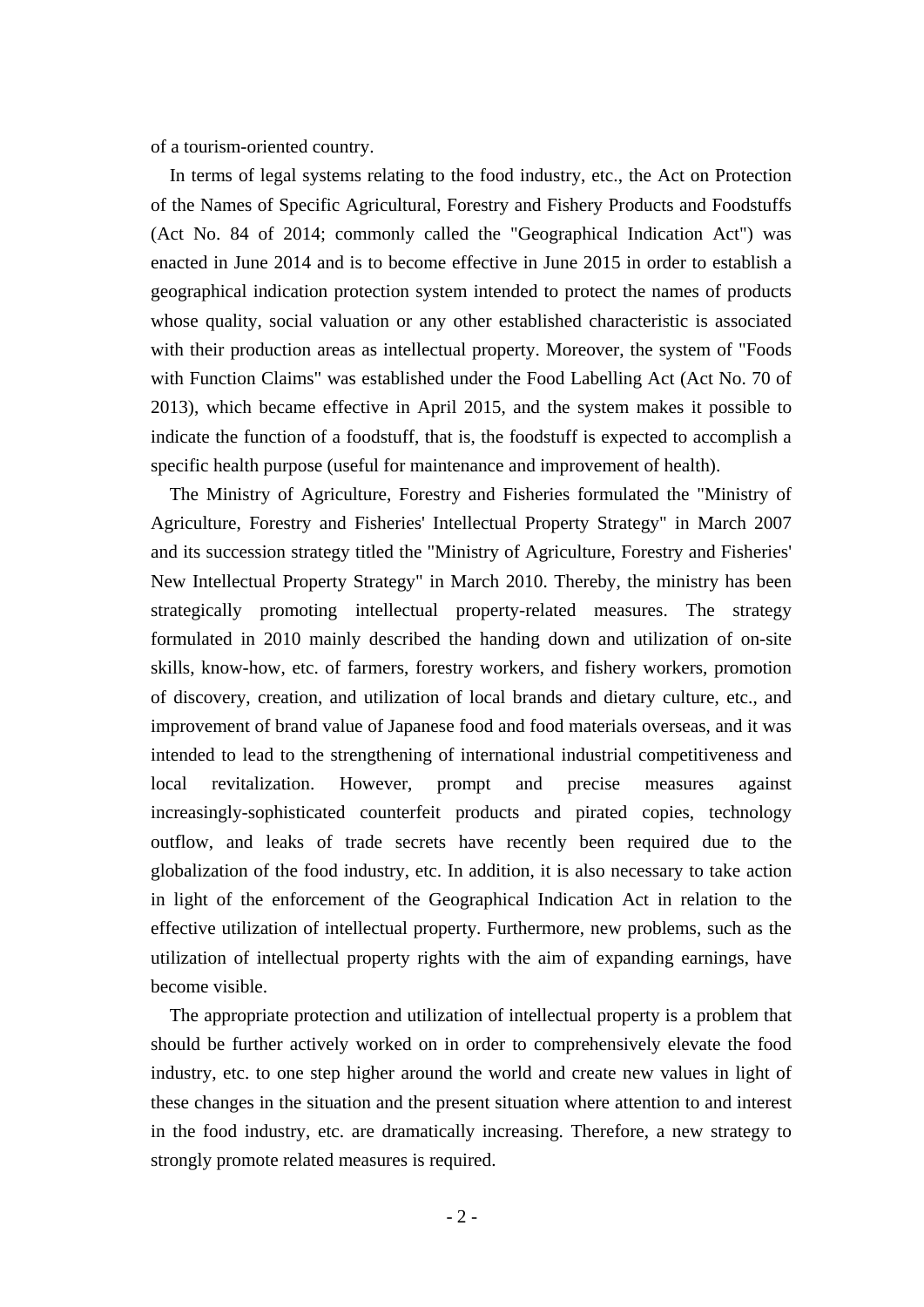### **2. Background to Revision of the Strategy**

The strategy formulated in 2010 was designed with five years up to the end of FY2014 in mind. During this period, the "Plan to Create Dynamism through Agriculture, Forestry, and Fisheries and Local Communities" (decided by the Headquarters on Creating Dynamism through Agriculture, Forestry, and Fisheries and Local Communities in December 2013; revised in June 2014) was formulated, and the plan focused on the global expansion of the food industry, establishment of the food industry as the  $6<sup>th</sup>$  industry, etc. The plan mainly consists of the industrial policy and the regional policy, and it showed comprehensive utilization of intellectual property, etc. as the direction of policy development.

In addition, it was stated in the "Basic Plan for Food, Agriculture and Rural Areas" (decided on by the Cabinet on March 31, 2015; hereinafter referred to as the "Basic Plan") that "The Ministry of Agriculture, Forestry and Fisheries' New Intellectual Property Strategy is to be formulated by May 2015 from the perspective of efficiently and effectively promoting intellectual property-related measures."

In light of such situations, the "Ministry of Agriculture, Forestry and Fisheries Intellectual Property Strategy Commission" consisting of external intellectuals was established. The Commission verified efforts under the current strategy from a broad standpoint and comprehensively considered them with the cooperation of the Cabinet Office and related ministries, and thereby formulated the "Ministry of Agriculture, Forestry and Fisheries' Intellectual Property Strategy."

### **3. Implementation Period of the Strategy**

The implementation period of the Strategy is set basically as five years up to fiscal 2019 in the same manner as the strategy formulated in 2010, in consideration of consistency with the point that the Basic Plan is reviewed and changed as required basically every five years in light of changes in the situation surrounding food, agriculture, and rural areas and evaluation on the effects of measures.

### **II. Creation of New Values through Utilization of Intellectual Property**

It is first necessary to create values for consumers in order to aim at creating new values through the utilization of intellectual property, and it is important to devise business models and intellectual property management supporting them so that values for consumers work in conjunction with values for companies. Moreover, it is important to disseminate and provide education to the whole nation on the awareness of showing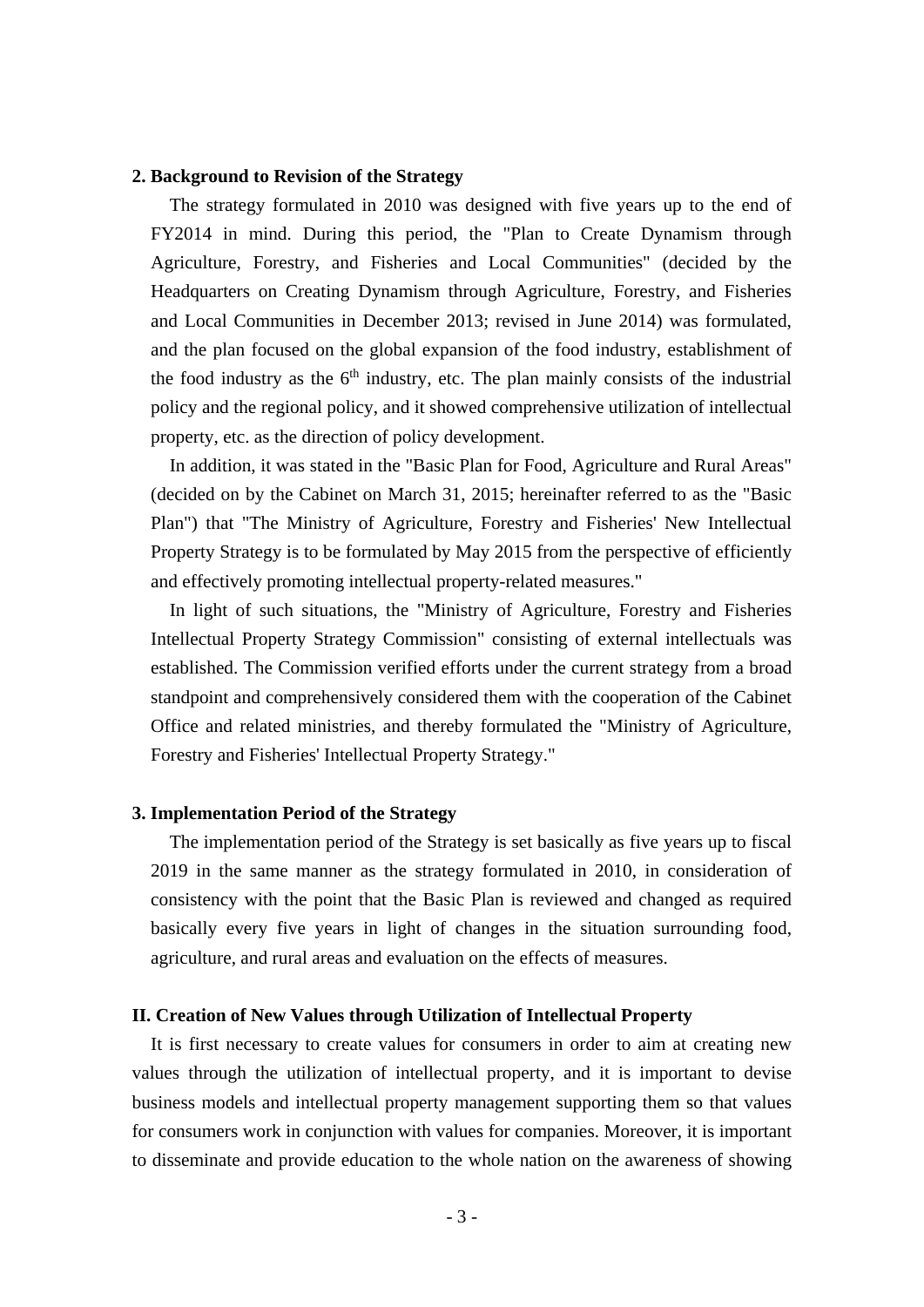respect for the creation, protection, and obtainment of rights, and utilization of intellectual property.

### **1. Creating new consumer values**

The following methods are effective to create new consumer values through the utilization of intellectual property.

- Clarifying the attractiveness of products through the eyes of consumers and making appropriate suggestions, and creating a purchasing environment where products are easily available to consumers
- Creating consumer values through utilization of various types of intellectual property, in particular, brands (Japan brands, regional/local brands, manufacturer brands, store brands, item/product brands, etc.), in light of the characteristics of the products

# **2. Constructing business models and creating new values through utilization of intellectual property management supporting such business models**

Intellectual property can be licensed to another person after obtaining a right therefor and can be used as *coordination power* to form a new market by making intellectual property publicly known or a standard, etc. On the other hand, it can also be used as *competitive power* by appropriately combining confidentiality and obtainment of rights. The appropriate combination of them is intellectual property management.

In light of this, it is necessary to appropriately carry out intellectual property management in formulating a business model that leads consumer values to company values so that the profitability of a product is maximized.

Therefore, it is important to systematize, disseminate, and provide education on related knowledge so that companies can plan and implement appropriate business models and the intellectual property management supporting them.

### **III. Promotion of Strategic Intellectual Property Management**

In other countries, there are actually moves to enclose the whole value chain covering from the upstream to downstream of business, for example, by vertically integrating seeds, fertilizers, and agricultural chemicals through coordination of advanced biotechnology and selling them as a package, among large companies in the agricultural field. In response to such moves, the ministry will provide policy-based support for measures taken by the Japanese food industry, etc. to prevent the entire market from being occupied by overseas companies, while cooperating with overseas companies in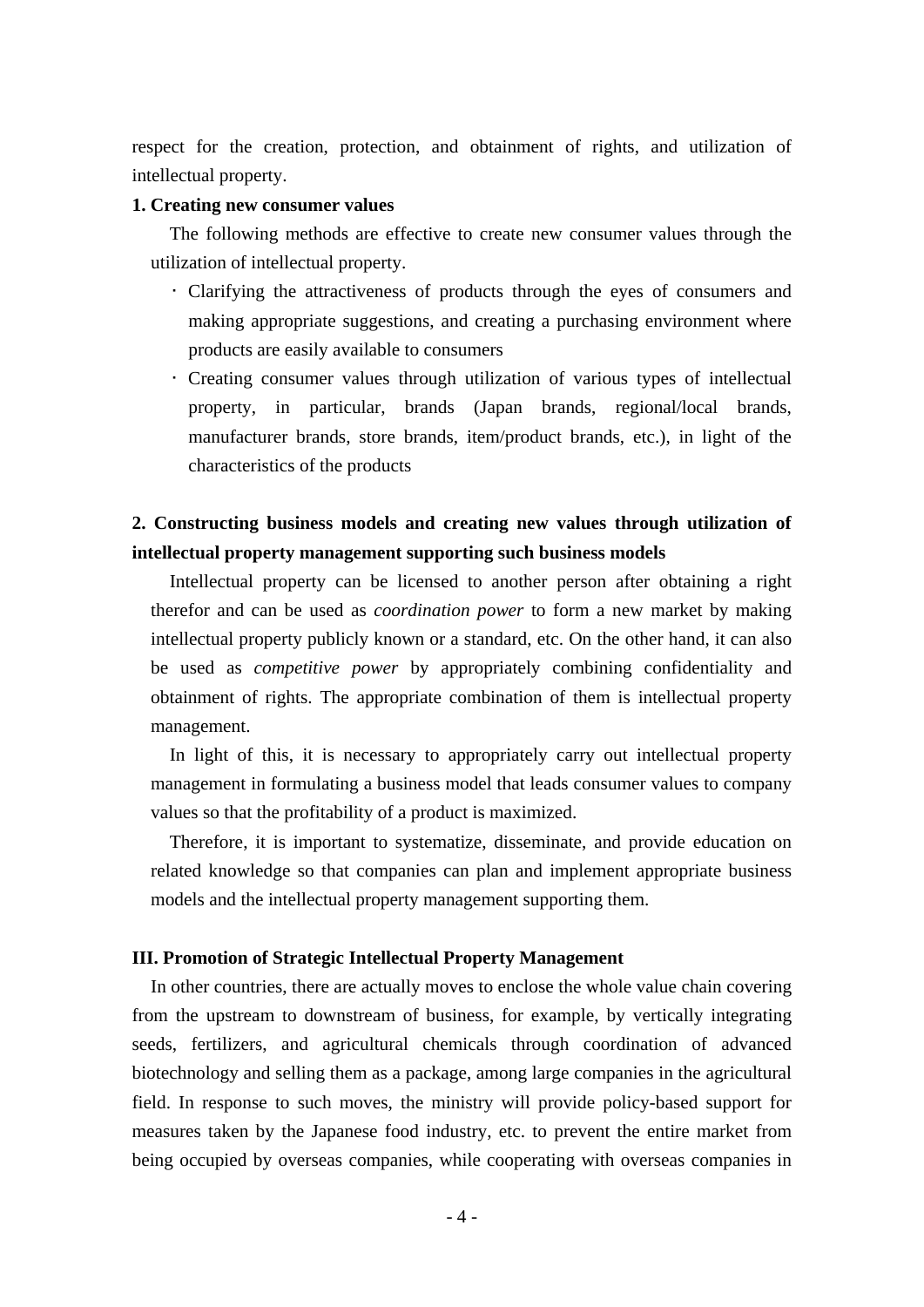the areas where cooperation is required.

Moreover, the ministry will promote the appropriate and active utilization of business models and intellectual property management supporting them in order to rectify the situation where the Japanese food industry, etc. has gotten a late start in moves taking advantage of biotechnology, ICT, artificial intelligence, and other leading-edge technologies and to promote the dissemination of such technologies to the actual scenes.

Japanese agriculture, forestry, fisheries, and food products consist of agricultural artistic products and food artistic products, whose scale is small but which enhance the brand value of Japan, and agriculture industrial products and food industrial products, whose industrial scale is large. The ministry will provide policy-based support for the development of an environment that makes it possible to develop appropriate business models and intellectual property management supporting them according to the characteristics of those products, respectively, while separating and associating those products.

Furthermore, it is necessary to cultivate the sense of ethics that shows respect for intellectual property, as well as widely disseminating to and providing education on knowledge about intellectual property not only to producers, companies, and researchers but also the whole nation, including consumers. In the agricultural field, information has been provided, for granted, as some sort of public property without charge. However, information includes that which is considered public property which should be widely shared by all people and that which is considered private property or regional property which should be handled as individual's property, and it is important to distinguish them from each other. It is important to foster the sense that information which is economically of value should, in principle, not be unnecessarily disclosed without charge and that a person who receives information should pay legitimate consideration when obtaining the information.

### **IV. Direction of Specific Measures**

### **1. Measures against technology outflow and promotion of brand management**

Regarding measures against technology outflow, it is important to take into account experience in damage from outflow, counterfeit products, pirated copies, etc. not only in the general industrial field but also in the fields of the food industry, etc., including agricultural products, as well as examples of measures against them, etc. On that basis, it is important that those involved in the food industry, etc. learn about desirable business models and the intellectual property management supporting them in an integrated manner and actively participate in the existing efforts in the general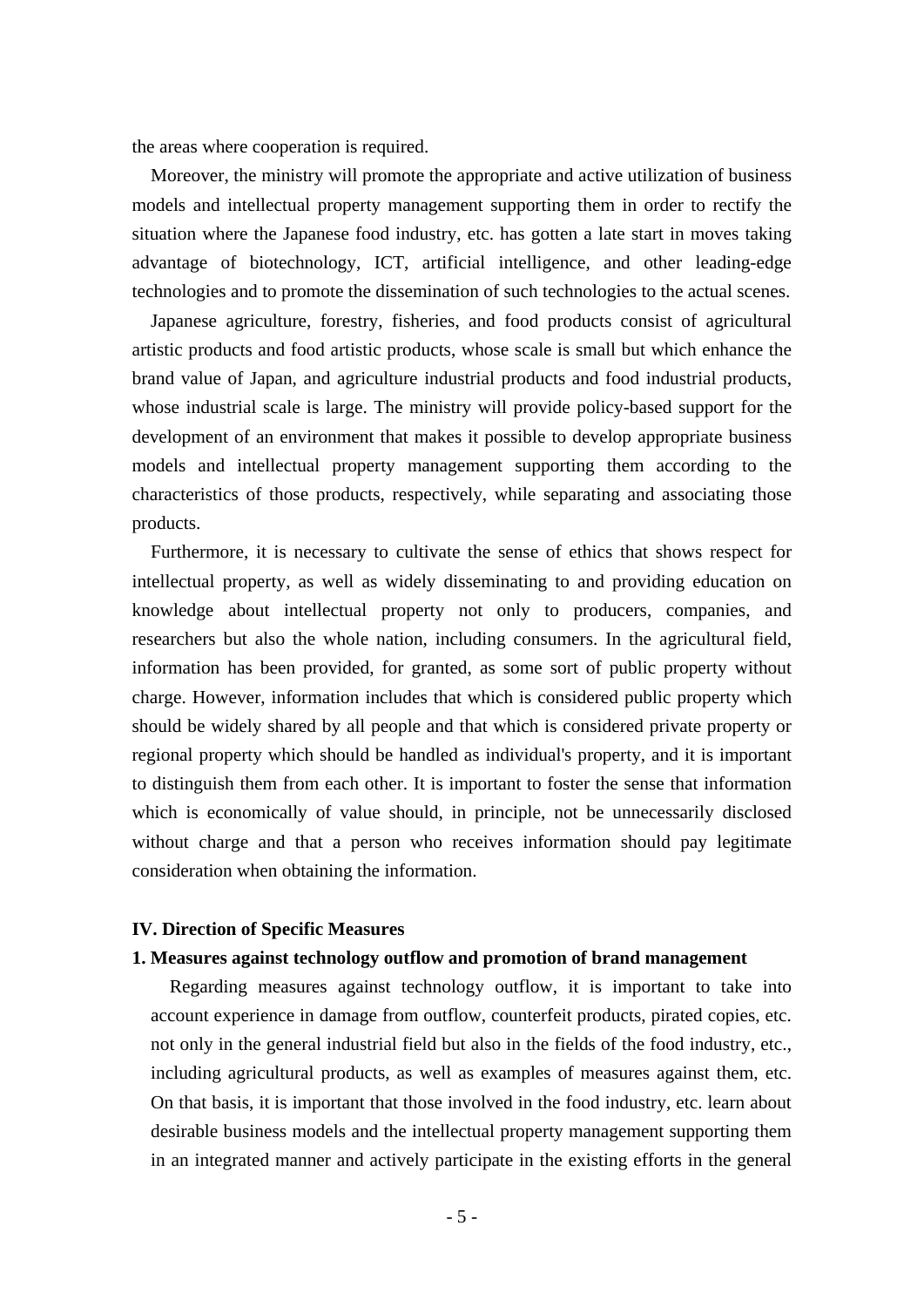industrial field. Therefore, the ministry will promote the dissemination of and education about such learning and participation.

Regarding brand management, it is important to improve the power of a brand by utilizing the intellectual property system, including trademark rights, patent rights, breeder's rights, and geographical indications, and the new system of Foods with Function Claims in combination, as well as to further carry forward the utilization of regional collective trademarks, etc. Therefore, the ministry will promote the utilization of brands through the dissemination and provision of education using the "Strategic Intellectual Property Utilization Manual."\*1

On this occasion, the ministry will carry forward the consideration of a development method whereby Japan's strengths are further exerted through the combination of technology and brand management, which differ from each other.

Moreover, while the size of the market for health food is increasing, the ministry will educate companies in the food industry to have progress made in research and development and in the business models/intellectual property management supporting them work in conjunction with each other so that they can actively carry forward the industrial development of functional food materials on the occasion of the introduction of the new system of Foods with Function Claims.

# **2. Developing overseas markets through protection and utilization of intellectual property**

### **(1) Promoting utilization of intellectual property aimed at expanding earnings**

Toward strategic acquisition of a global food market, which is expected to double in the decade ahead, the ministry will carry forward [i] promotion of the utilization of Japanese food materials in the global culinary field (Made f*rom* Japan), [ii] overseas expansion of the Japanese dietary culture and food industry (Made *by* Japan), and [iii] efforts for the export of Japanese agriculture, forestry, fisheries and food products (Made *in* Japan) in an integrated manner through cooperation between the public and private sectors. Furthermore, the ministry will promote the dissemination of and education about measures for utilizing intellectual property rights, etc. with the aim of increasing royalty income from overseas.

1

<sup>\*&</sup>lt;sup>1</sup> Published by the Food Industry Affairs Bureau of the Ministry of Agriculture, Forestry and Fisheries in April 2014.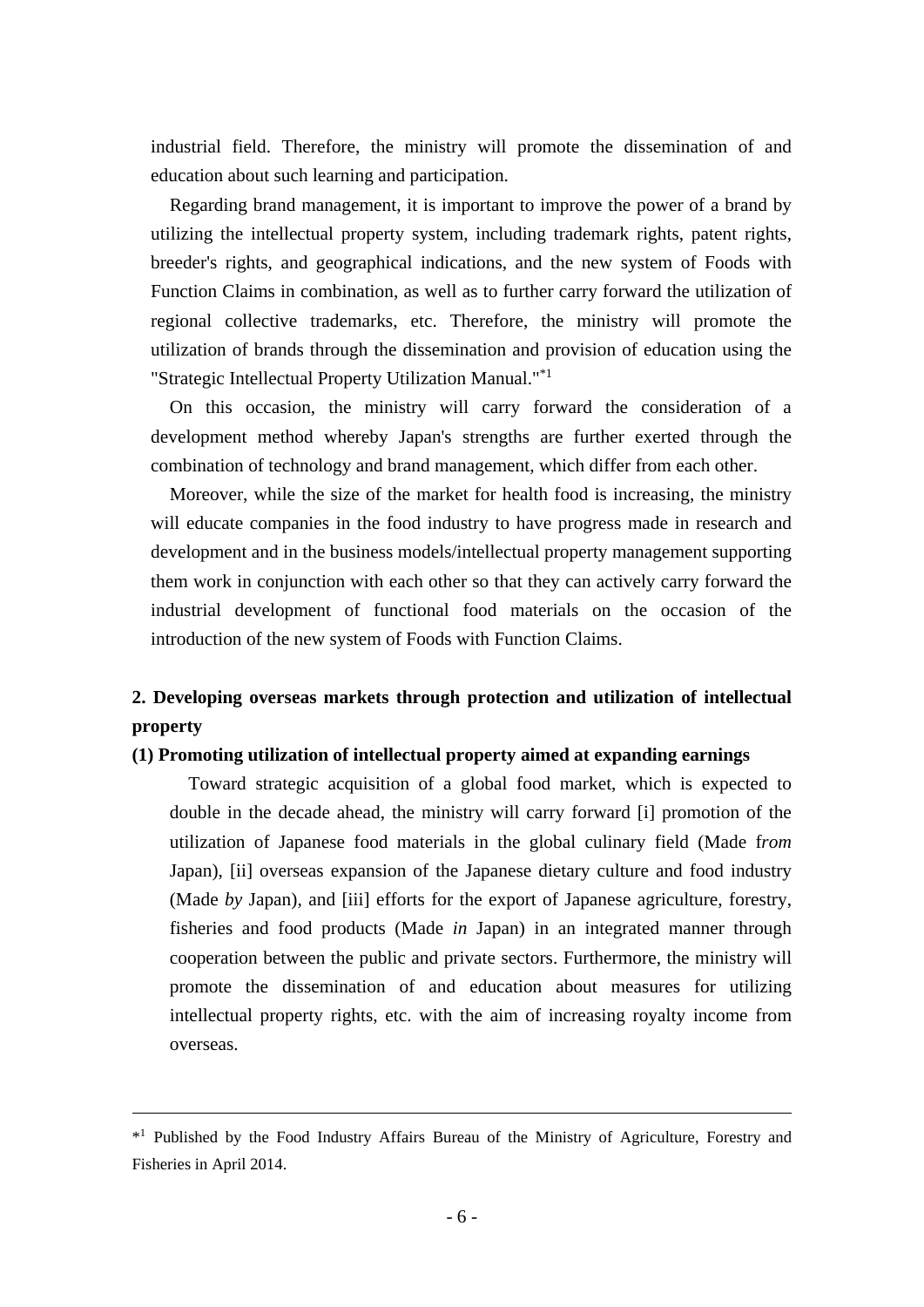As it is important to establish a unified brand for a country in the overseas market, the ministry will plan and promote the establishment of a Japan brand that pursues the agriculture and food of Japan as the third brand after the examples of "made-in-Japan" industrial products that stormed the world and "cool Japan" content that is represented by Kawaii, and will provide support for Japan-wide efforts for creating a brand of agriculture, forestry, fisheries, and food products.

In doing so, the ministry will continue to promote the utilization of unified marks that were designed for Japanese-produced beef, fruits, and other products and the export promotion logo (Oishii logo) because logos for outward transmission are very important in establishing a brand.

In addition, the ministry will work on "Action Plan 10 for Transmission of Japanese Food's Attraction,"\*2 which contains the foundation of the system of goodwill ambassadors for the dissemination of Japanese food, foundation of the Japanese dietary culture supporter system, and foundation of the education and qualification system, etc., in order to transmit the attractiveness of Japanese food and dietary culture.

# **(2) Making counterfeit products that go through third countries visible, and measures based thereon**

The distribution of counterfeit products of Japanese agriculture, forestry, fisheries, and food products is increasing and getting worse overseas. It is necessary to cooperate with the Ministry of Economy, Trade and Industry, Overseas Establishments, JETRO, and other related organizations for the purpose of promptly and precisely coping with counterfeit products that are very sophisticated, such as those in the case where a mark registered as a trademark is printed on a package of a product in a country where it has not been registered as a trademark and the product on which the mark is printed is exported to a third country. Moreover, the ministry will strengthen the implementation of surveys in the overseas market through the "Agriculture, Forestry and Fisheries Intellectual Property Protection Consortium" (hereinafter referred to as the "Consortium") based on cooperation between the public and private sectors and support for measures against infringement taken by companies, etc. Specifically, the ministry will promote the monitoring of infringements through the utilization of local Japanese nationals' networks and the

1

<sup>\*2</sup> Formulated on February 9, 2015.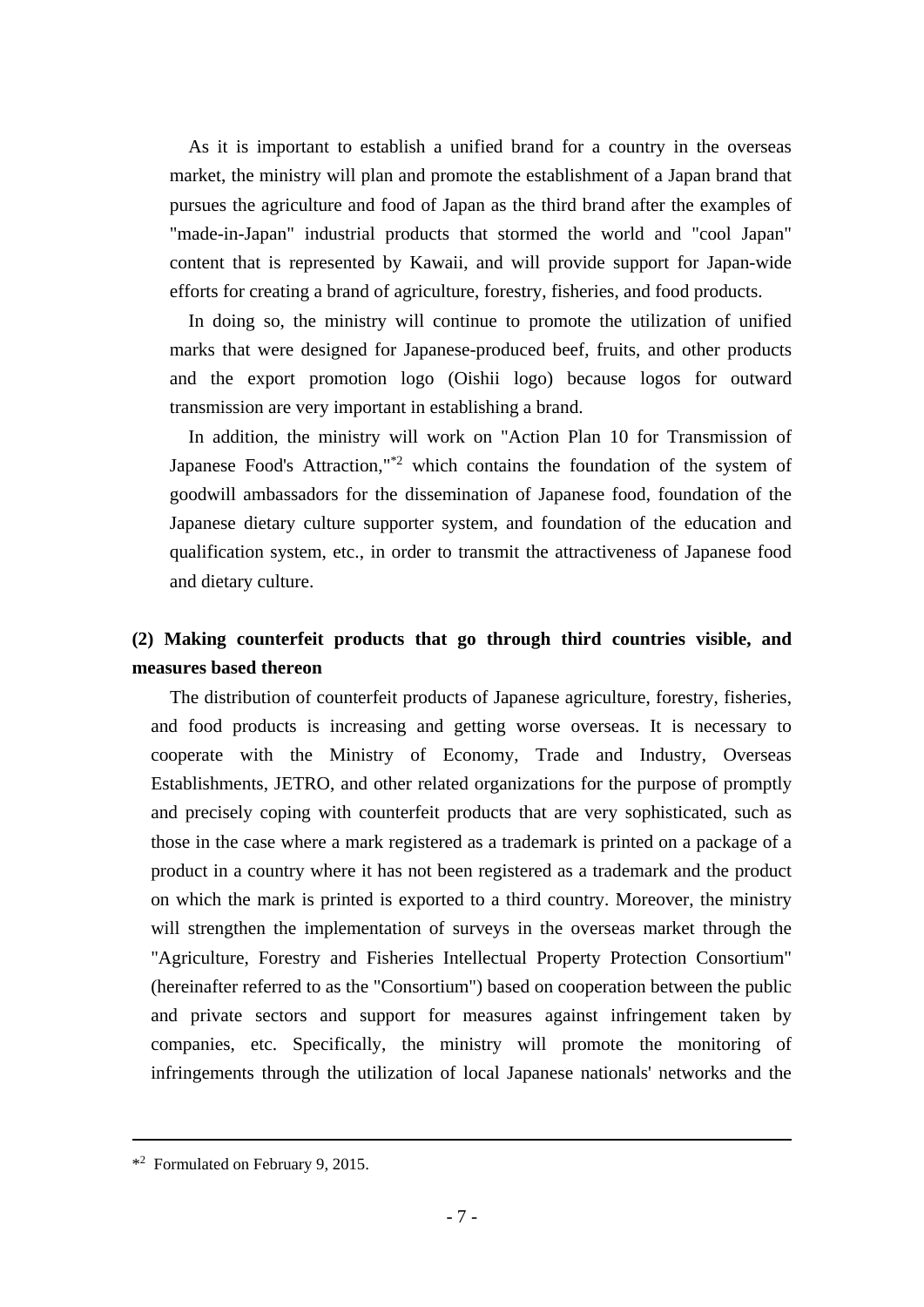utilization of a country-by-country consultation service to which former employees in charge of intellectual property of companies engaging in overseas expansion are allocated, etc.

Furthermore, the ministry will effectively utilize provisions on intellectual property in the EPAs which Japan has already concluded and consider the revision of such provisions as needed for the purpose of strengthening efforts for intellectual property protection overseas.

### **(3) Measures against trademark registrations of geographical names**

From the standpoint that geographical names are property, it is first important to make it widely known that geographical names can be protected as brands by intellectual property rights through utilization of the geographical indication protection system and the regional collective trademark system.

On that basis, the ministry will try to strengthen measures against the problem of applications for trademark registrations being filed for Japanese geographical names by third parties overseas through cooperation with related organizations and the Consortium.

### **3. Strategically utilizing international standards**

1

### **(1) Improving trustworthiness through utilization of standards, etc.**

It is first necessary that trust for safety and quality is ensured in order to promote the massive expansion of export of Japanese agriculture, forestry, fisheries, and food products. The Japan brand can be an internationally trusted brand only after such trust is ensured.

Therefore, the ministry will strengthen the foundation of an internationally trusted brand for Japanese agriculture, forestry, fisheries, and food products through improvement of safety by disseminating guidelines, such as the HACCP, and international standards, etc., such as GLOBAL G.A.P., in Japan, as well as promoting related education.

Moreover, the ministry will utilize regulatory science<sup> $*3$ </sup> for improving the safety

<sup>\*&</sup>lt;sup>3</sup> This is a scientific field that serves as a bridge between scientific knowledge and administrative measures, such as regulations. It includes both research for obtaining scientific knowledge that can be used in considering administrative measures and administration that decides on measures based on scientific knowledge.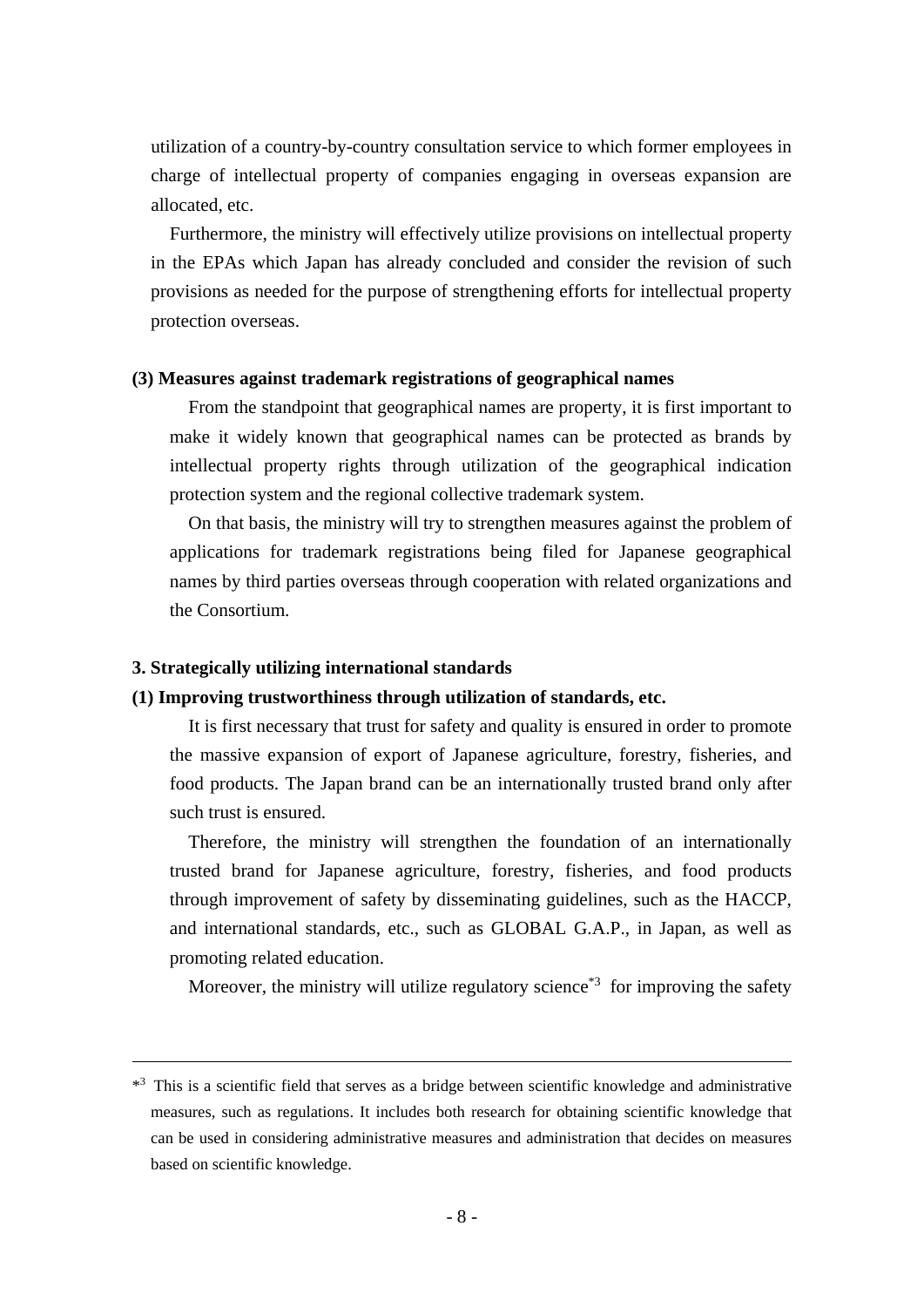of Japanese food based on scientific grounds. In addition, in developing international standards for Sanitary and Phytosanitary (SPS), the ministry will promote efforts to ensure that the standards are in accordance with the actual conditions of Japan in cooperation with other countries and regions.

#### **(2) Formulating standards that are valid in the international community**

While the HACCP is becoming increasingly obligatory in major countries, it is necessary to promote the dissemination of companies' voluntary sanitary control, etc. based on the HACCP and to develop an environment where dissemination efforts are valued by other countries, for the purpose of securing the competitiveness of Japanese food industry companies in international transactions and supplying safer food to consumers.

In addition, there is a need for standards and certification mechanisms that are easy to deal with for Japanese companies in terms of language and costs, etc.

Therefore, the ministry will try to enrich the support system for dissemination of the HACCP in Japan, including implementation of training concerning the HACCP. Moreover, the public and private sectors will work in cooperation with each other with the aim of Japan's leading establishment of standards and certification mechanisms for food safety control that are based on the HACCP and disseminating them so that they can be valid in the international community.

### **4. Creating new businesses through utilization of tradition and local brands, etc.**

The geographical indication protection system also functions to maintain and pass on dietary culture. The ministry will utilize this function to promote efforts for appropriate branding for agriculture, forestry, fisheries, and food products, and to secure consumer trust, and will also work on the following activities to secure profits that producers should originally obtain.

# **(1) Promoting branding through utilization of the geographical indication protection system**

The ministry will thoroughly inform people of the geographical indication protection system that is to be newly introduced and will also promote utilization of the system through introduction of utilization methods, including the ways of choosing between the geographical indication protection system and the trademark system, and combining these systems in accordance with local brand strategies.

In order to secure trust in the system, the ministry will implement prompt and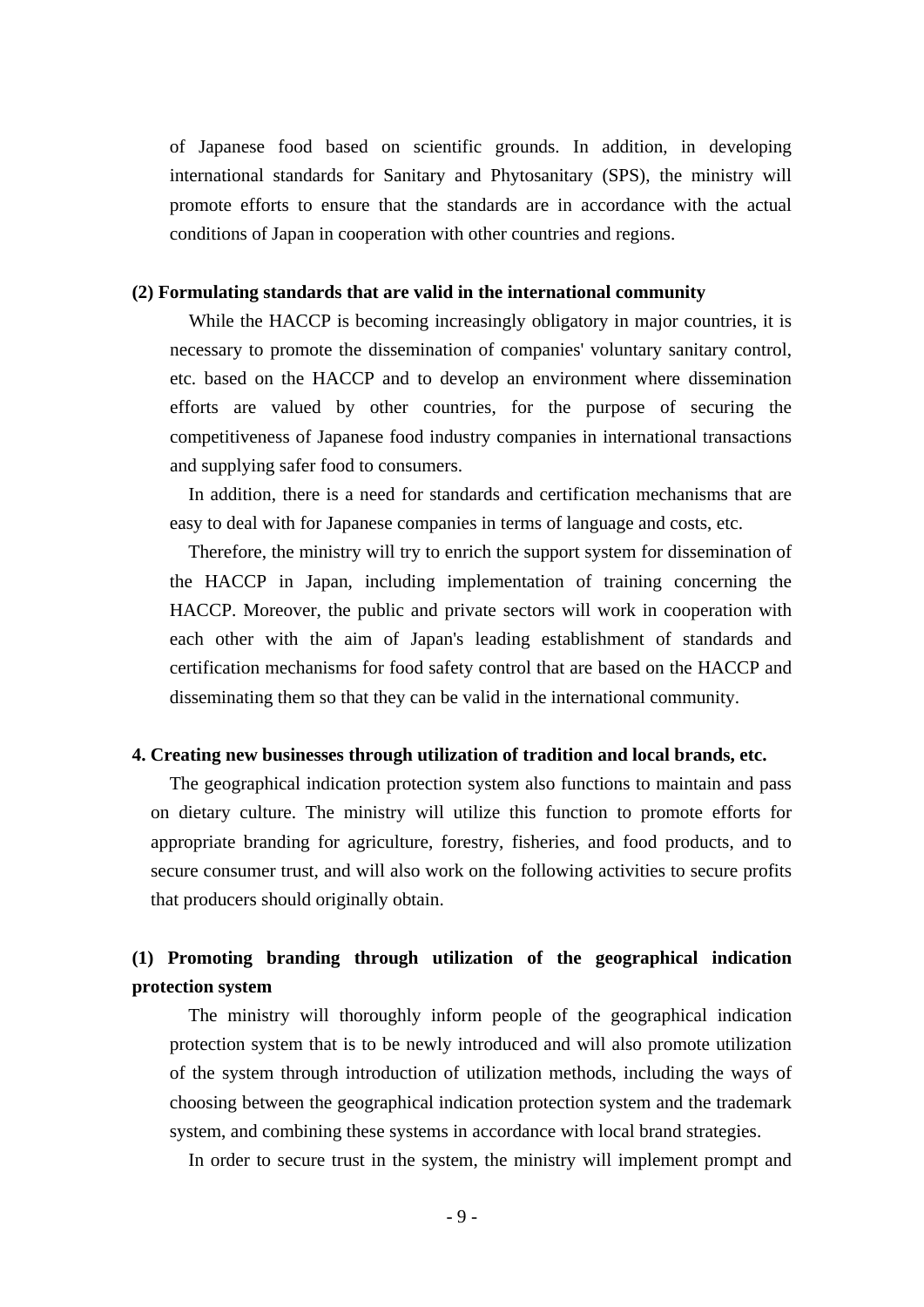fair registration examinations and will also implement guidance and supervision concerning thorough quality control after registration and appropriate regulation, etc. of unauthorized use of geographical indications.

Moreover, the ministry will implement activities to publicize the system and registered products in cooperation with producers so that the value of registered products is appropriately communicated to consumers.

Furthermore, in the overseas market, the ministry will utilize the geographical indication mark to have people recognize that products with the mark are Japan's authentic specialty products, and will also implement the development of an environment for promoting export by carrying forward the creation of a framework for appropriate protection with countries that have introduced a geographical indication protection system.

# **(2) Disseminating Japanese food and dietary culture through utilization of traditional vegetables and other local food materials**

Unique vegetables were produced throughout Japan in the past, but first filial generations, etc. were disseminated due to the need for the stable production of vegetables that meet standards in the age of mass production, which made it possible to stably supply products to all over the country without exhaustion. On the other hand, varieties were homogenized, and longstanding varieties were in danger of disappearance. However, the registration of "Washoku, traditional dietary cultures of the Japanese" as an Intangible Cultural Heritage of Humanity of UNESCO and consumer needs for diversity, etc. are serving as spurs to the trend of reviewing the existence and attractiveness of traditional vegetables. Traditional vegetables can contribute to the local economy owing to their high added value even if the amount of production for each of them is small. Therefore, it is effective to aim at revitalizing regional agriculture through the promotion of traditional vegetables, etc. by establishing a cycle where related persons cooperatively take over tradition and connect it to consumers. In doing so, it is necessary to carry forward branding through the utilization of intellectual property, such as geographical indications, and transmit information about the characteristics of products so that the information can reach producers, processors, distributers, and consumers.

In addition, the ministry will reward active excellent cooks who are contributing to the dissemination and development of Japanese food and dietary culture and are committed to efforts in cooperation with producers, food companies, etc.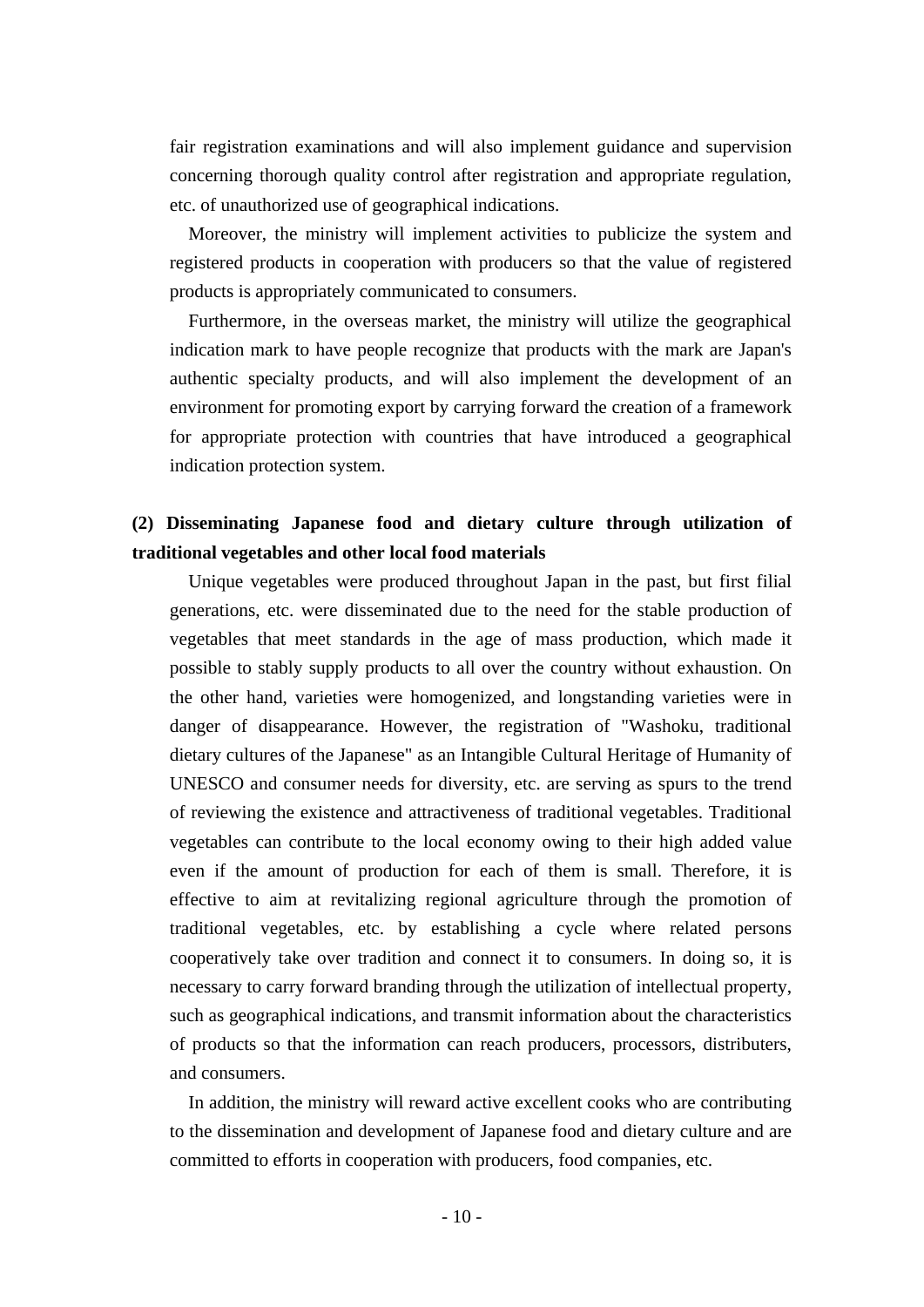Furthermore, the ministry will promote the dissemination of and education about rice diet and transmit the attractiveness of Washoku (traditional dietary cultures of the Japanese) that is centered on rice. In addition, the ministry will also promote the creation of new demand through the development and provision of new rice products and services using rice processing technology for rice powder, etc.

Looking at the flower industry, flower varieties and production technologies in Japan are at a high level, and world-class rich flower-related tradition and culture have been deeply pervasive in the lives of the people. On the other hand, strengthening of international competitiveness is now an urgent issue. Therefore, the ministry will try to promote the follower industry and flower culture based on the Ornamental Plants Promotion Act (Act No. 102 of 2014) while working on the appropriate protection and utilization of intellectual property.

Regarding other agricultural products, the ministry will precisely meet the needs of consumers and actual users by using excellent varieties and advanced production technologies, which are the strengths of Japan, and will also create agricultural products with strengths, such as high quality and brand power, one after another across Japan by strategically utilizing intellectual property. The ministry will accelerate efforts in production areas.

#### **(3) Utilizing landscape, traditional culture, and other resources in rural areas**

From the perspective of protecting and passing on landscapes, traditional culture, and other resources in rural areas, the ministry will comprehensively promote the harmonious coexistence of and interactions between urban and rural areas and the revitalization of the local economy by providing support for regional efforts utilizing landscapes, traditional culture, rich nature, food, and other resources in rural areas, as well as the branding thereof, thereby aiming at promoting the agriculture, forestry, and fisheries industries, and rural areas that serve as the basis thereof.

In addition, food with rich local flavor and landscapes in rural areas where such food is produced are inseparable from each other. Regarding farming, there are examples, such as *Mibu no Hana Taue*, the ritual of transplanting rice in Mibu, Hiroshima, which is registered as an Intangible Cultural Heritage of Humanity of the UNESCO. As the combined effect of these elements forms the impression of products and enhances their added value, the ministry will consider utilization measures ("Remarkable Site for Food and Agriculture") in cooperation with the Cabinet Office and related ministries, etc. in reference to France's "Site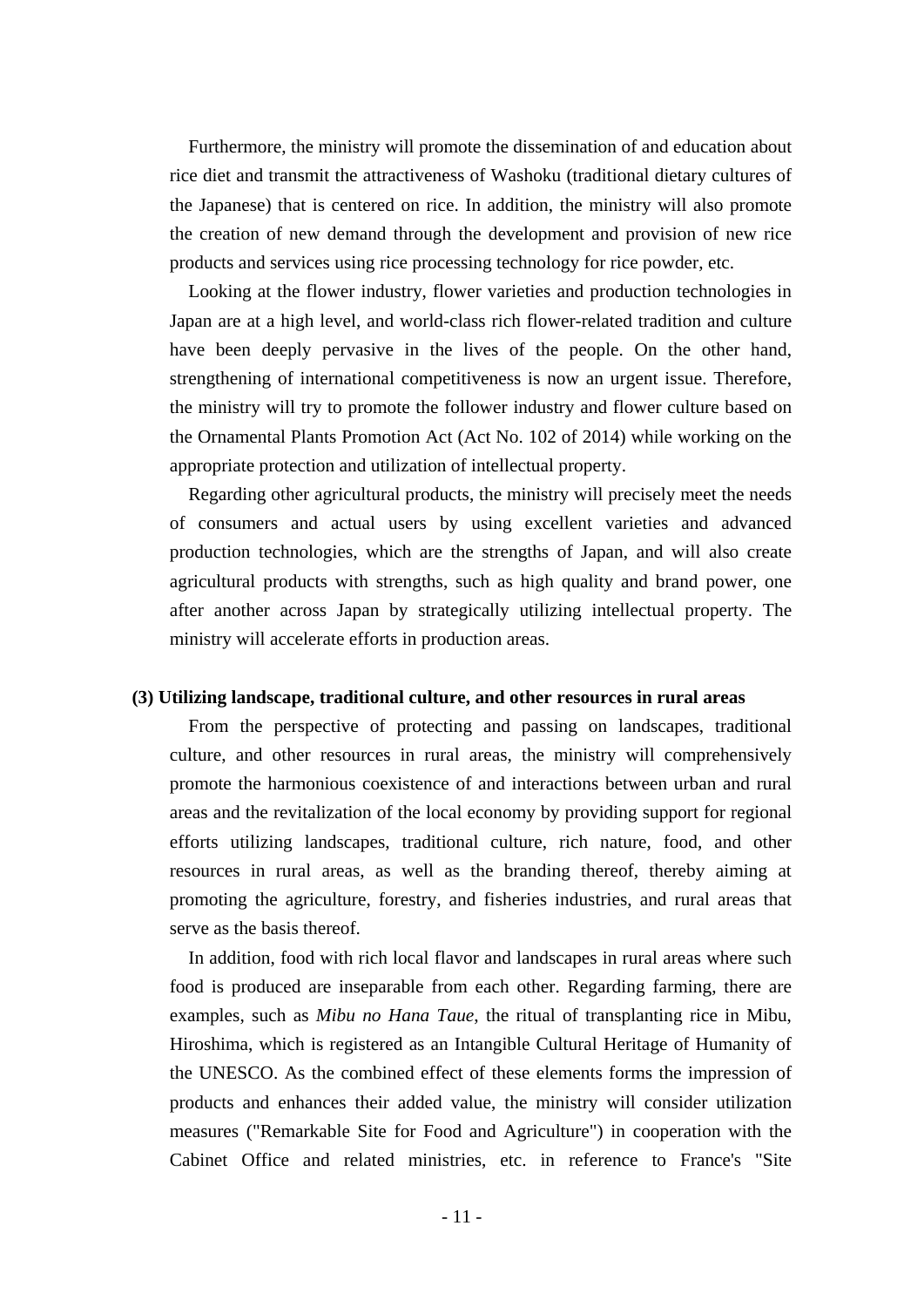Remarquable du Goût (Remarkable Site for Taste),"\*4 etc.

# **(4) Taking protective measures for livestock genetic resources and promoting breeding and improvement**

Japanese-produced wagyu beef is the outcome of longstanding breeding and improvement with the engagement of public organizations and producers, and it is important to work on the appropriate protection and utilization thereof.

Therefore, from the perspective of efficient breeding and improvement, the ministry will promote genetic ability evaluation utilizing SNP (single nucleotide polymorphism) information and will also promote efforts to secure the diversity of genetic resources.

Other than these, the ministry will continue to promote efforts for appropriate management of the semen of wagyu beef, such as the use of bar codes. Moreover, regarding the indication of "wagyu beef," the ministry will encourage meat distributors, etc. to make voluntary efforts based on guidelines, etc. so that imported wagyu beef is also indicated in a manner that is easy to understand for consumers in the same way as domestic wagyu beef. Furthermore, the ministry will promote the branding of Japanese-produced wagyu beef overseas by utilizing the Universal Wagyu Mark in order to counter foreign-produced wagyu beef.

# **5. Extracting knowledge of the agriculture, forestry, and fisheries industries, and making it property by using ICT and creating new businesses through utilization of the knowledge**

# **(1) Expanding and promoting utilization of ICT in the agriculture, forestry and fisheries fields**

Amid ongoing aging and labor shortage, the ministry is carrying forward efforts toward the realization of new agriculture that can realize super labor-saving production and high-quality production by utilizing robot technology and ICT in order to further expand the scale of those who engage in agriculture, forestry and fisheries, and promote labor saving and lower costs.

1

<sup>\*&</sup>lt;sup>4</sup> This is a system whereby the areas that satisfy the four requirements ([i] existence of a traditional and characteristic agricultural product, [ii] existence of a characteristic heritage (nature or cultural heritage), such as building or landscape, which is related to a product, [iii] establishment of a framework to accept tourists, including accommodation facilities and paths, and [iv] systematization of related persons in the area) are certified as a "Remarkable Site for Taste," and agriculture and tourism in those areas is promoted.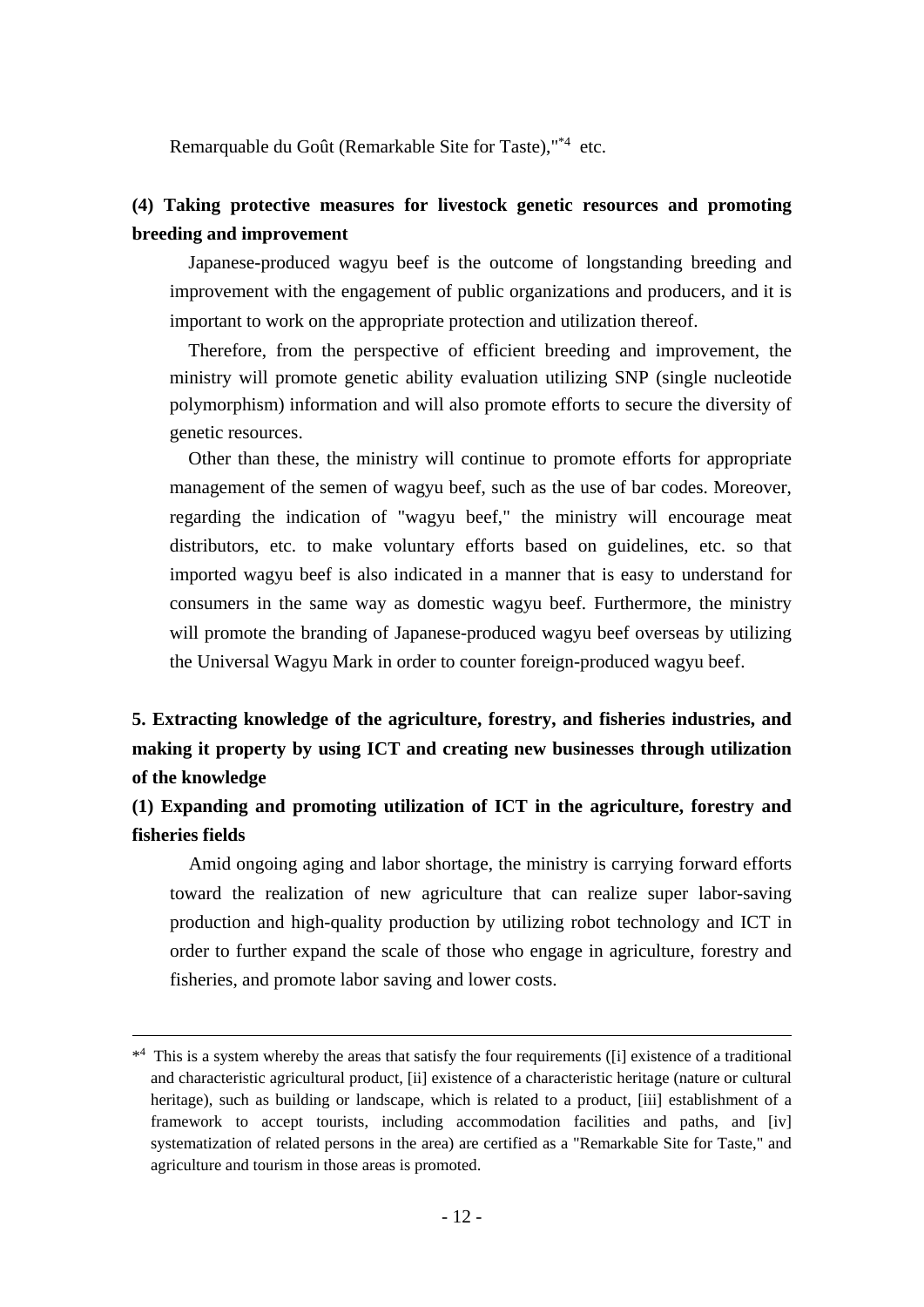The ministry will make skills and know-how based on skilled farmers' experience (master's skills) into data, integrate them, and analyze them by using ICT, and feed the results back to farmers. The ministry will also promote the utilization of the results as a method for the smooth succession of skills and know-how by those who newly become farmers, etc. Furthermore, the ministry will provide support for the utilization, etc. of the results in the industries surrounding agriculture so that the results can contribute to improving earnings in the food industry, etc. as a whole.

In addition, not only skilled farmers' skills but also various types of agriculture-related data become big data through the utilization of ICT and can be utilized as intellectual property. Therefore, the ministry will promote educational activity concerning this point.

# **(2) Promoting preventive measures against outflow of agricultural production-related data**

While working on the expansion and promotion of utilization of ICT in the agriculture, forestry and fisheries fields, it is necessary to consider appropriate protection of data obtained through the introduction of ICT because there is concern that the dissemination of ICT in the agricultural field will be hindered due to the absence of appropriate rules for the handling of agricultural production-related data in terms of intellectual property. Furthermore, it is necessary to consider the granting of incentives to farmers, etc. who have provided know-how, such as appropriate return of earnings to such farmers according to their contribution in terms of intellectual property.

Under such circumstances, the ministry will formulate guidelines on the handling of data arising from the introduction of ICT in the agricultural field in terms of intellectual property, and will promote the dissemination of and education about the guidelines.

### **6. Strengthening competitiveness of the seed and seedling industry**

Regarding new plant varieties, the ministry will internationally harmonize and steadily promote variety registration examinations, strengthen the protection of rights, and protect the legitimate interests of right holders, thereby contributing to the promotion of development of new varieties and expansion of the domestic agricultural industry, and seed and seedling industry.

In particular, it is important to improve the level of the partner countries' variety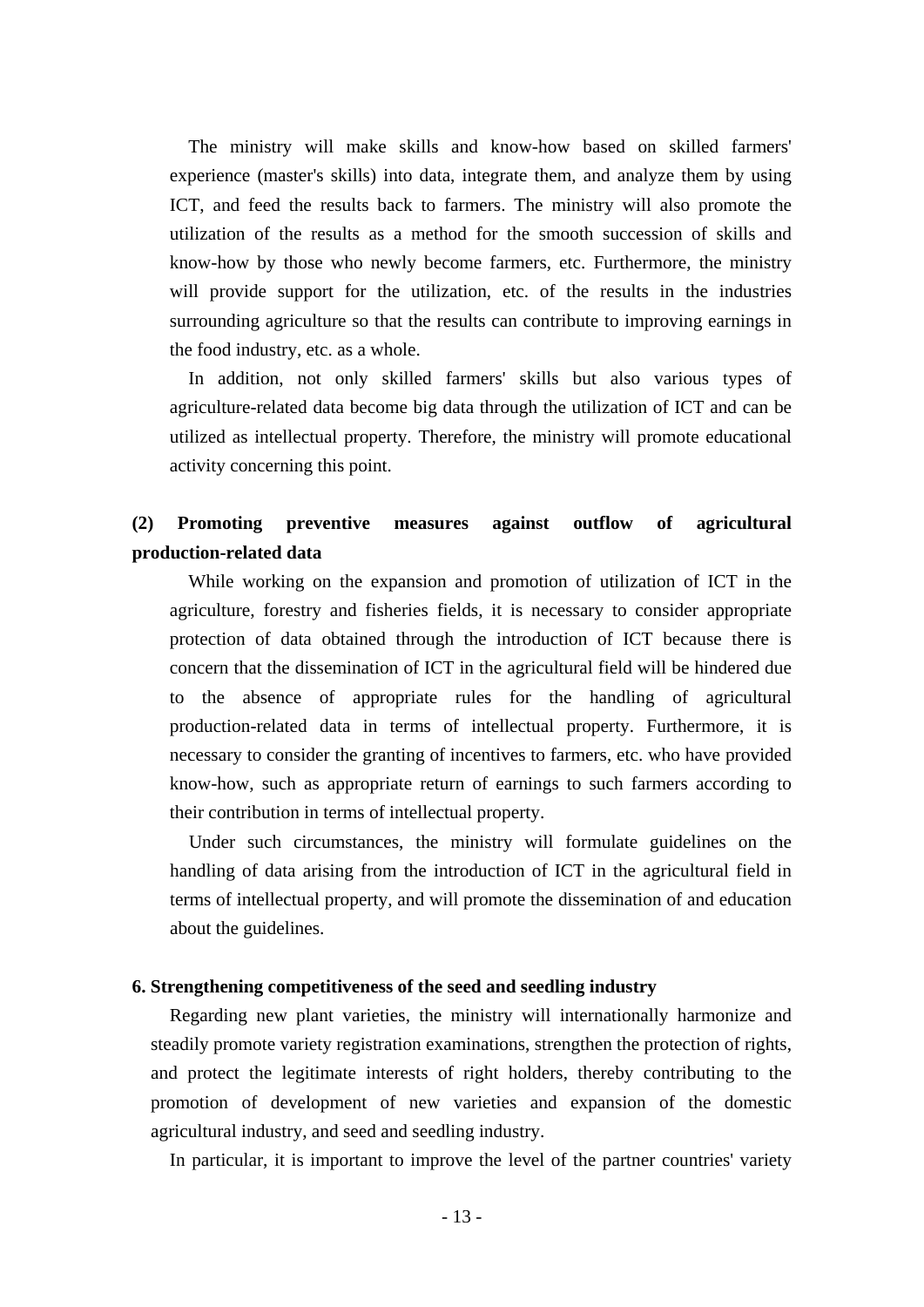protection systems and promote cooperation in examinations with such countries in encouraging overseas export to and direct investment in East Asia, etc. in relation to agricultural products, and seeds and seedlings. Therefore, it is necessary to strengthen related efforts.

Moreover, regarding the self-propagation of seeds and seedlings by farmers against which the breeder's rights are deemed in principle not to be effective under the Plant Variety Protection and Seed Act, the ministry will first investigate the actual conditions of production sites, and the seed and seedling industry for each kind of plant and then consider the expansion of the scope of plants for which the breeder's rights are effective against self-propagation.

Furthermore, the ministry will accelerate discussions concerning the strengthening of competitiveness of the seed and seedling industry in light of the fact that there have recently been moves to obtain patent rights for new plant varieties with disease and pest resistance, functionality, and other characteristics, with the production processes thereof included.

### **(1) Strengthening the protection of new plant varieties**

# **(i) Internationally harmonizing and steadily promoting variety registration examinations**

It is important to develop an environment in which breeders can easily obtain breeder's rights both in Japan and abroad in order to promote the development of new excellent plant varieties with international competitiveness.

Therefore, the ministry will [i] participate in the preparation of the Test Guidelines of the International Union for the Protection of New Varieties of Plants (UPOV), which provide international standards for examination standards with respect to each kind of plant, as one of the central members and [ii] conduct a technological study of the effects of differences in the cultivation environment between Japan and the EU, etc. on the expression of the characteristics of plants for the purpose of promoting the mutual use of examination results between the countries. Thereby, the ministry will promote the international harmonization of examinations.

In addition, the ministry will steadily facilitate over 1,000 variety registration examinations every year through [i] preparation of examination standards that can correspond to new plants that have been increasing in recent years, new characteristics that contribute to the strengthening of international competitiveness and branding of Japanese agriculture, forestry and fisheries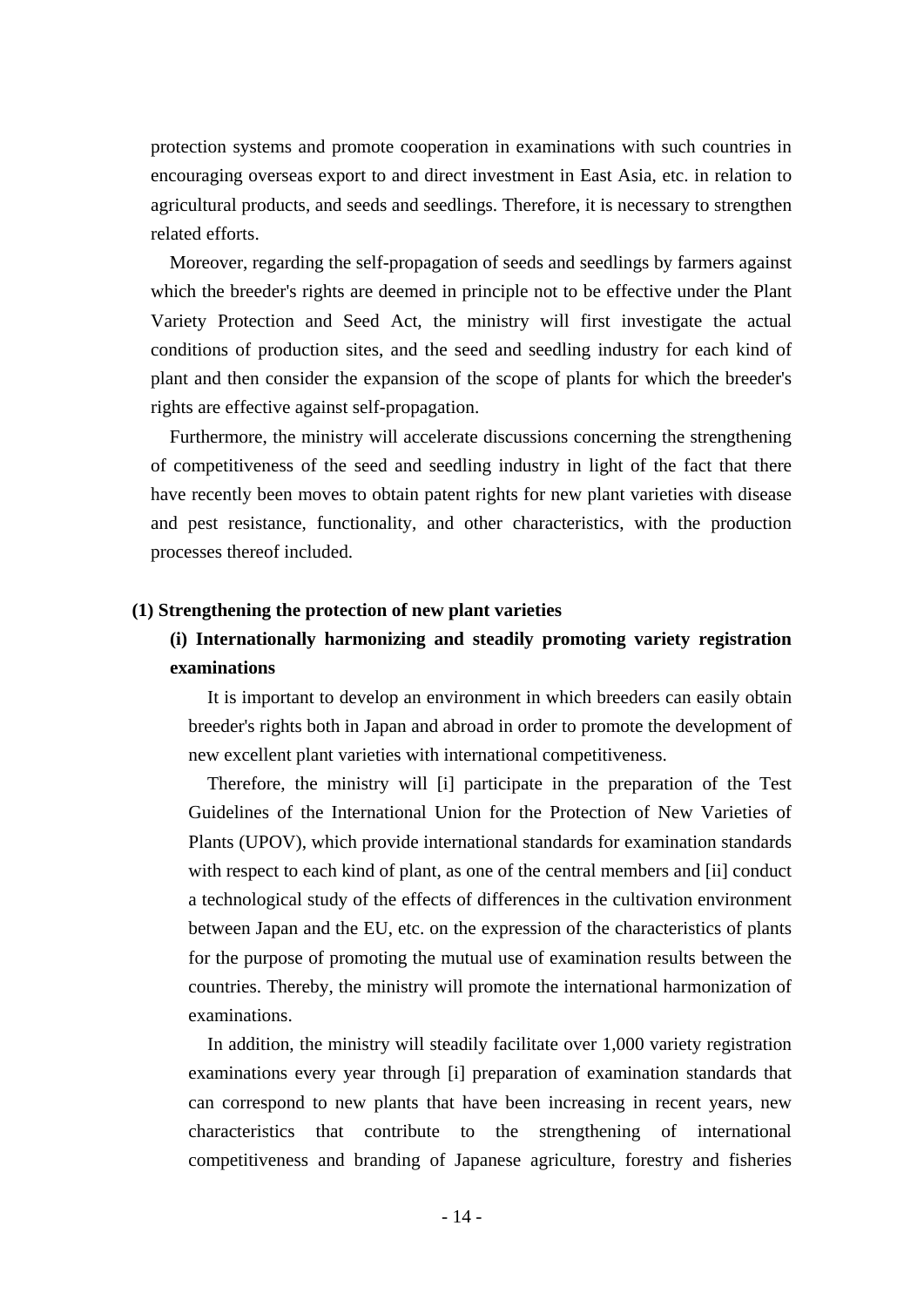products (high temperature resistance, good keeping quality, etc.), etc. and [ii] appropriate implementation of examinations corresponding to the increase in the number of the existing registered varieties.

### **(ii) Strengthening measures against infringement of rights**

# **A. Enhancing and strengthening support for measures against infringement of rights**

In order to provide support for breeders' exercise of rights, the ministry will make efforts for appropriate provision of information by encouraging the utilization of plant variety protection advisers (who provide consultation services and support in relation to infringement of rights at the request of breeders), implementing DNA analysis-based variety identification at the request of breeders, cooperating with external organizations, and collecting and organizing information about the infringement, and utilization of breeder's rights in Japan and abroad at the National Center for Seeds and Seedlings.

### **B. Developing DNA-based variety identification technology, etc.**

It is necessary to ensure that right holders can confirm the fact of infringement of right overseas and take border measures in an appropriate and prompt manner in the cases where a suspected infringement of a breeder's right occurs in relation to an agricultural product for which export to overseas is aimed at or one for which reimport from overseas is concerned.

For this purpose, the ministry will develop technology for identifying a relevant variety at the DNA level and thereby support the protection of rights, and will also provide support in confirming the validity of and manualizing developed DNA identification technology so that the developed DNA identification technology can be used at customs for closing national borders, etc. Moreover, the ministry will provide support for the development of technology for determining in which production area an agricultural product was produced based on scientific grounds, for the purpose of appropriately coping with the problem of varieties being taken overseas and reimported without permission of the holders of breeder's rights. The ministry will make efforts for the strategic protection and utilization of technology, etc. developed as such.

Furthermore, the ministry will strengthen the conservation system for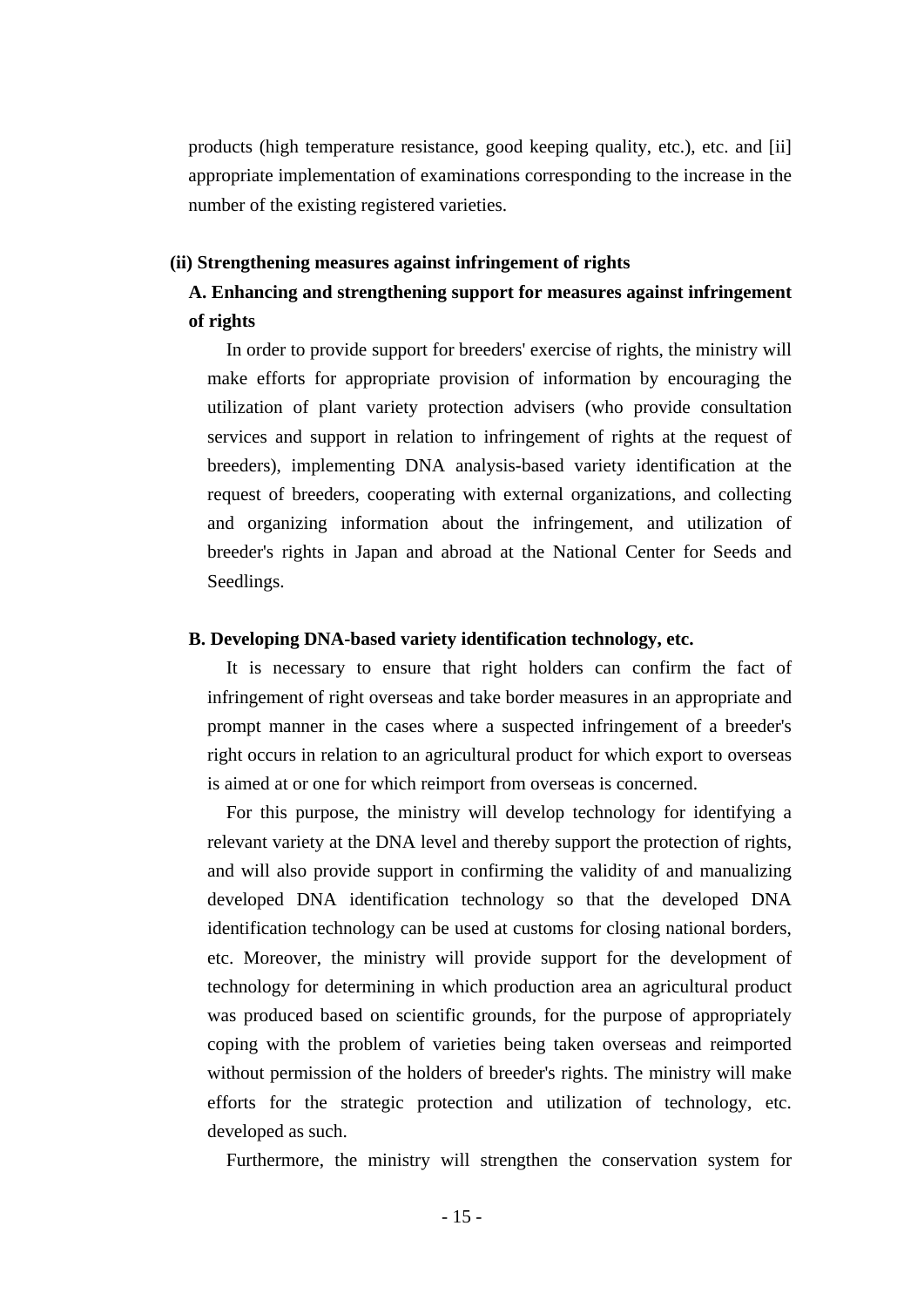plants of the varieties for which an application was newly filed, etc. and carry forward the development of a framework for the appropriate handling of infringements.

### **C. Promoting utilization of the border regulation system**

In order to protect the rights of the holders of breeder's rights, etc., the ministry will try to thoroughly inform the holders of breeder's rights and companies, etc. engaged in export and import of the border regulation system whereby it is possible to suspend the export and import of varieties infringing breeder's rights, and it will encourage them to utilize the system. In addition, the ministry will strengthen cooperation with customs and try to thoroughly publicize the Plant Variety Protection and Seed Act and the Customs Act so as to ensure that no unintentional infringement occurs.

### **(iii) Actively promoting the East Asia Plant Variety Protection Forum**

While the East Asian Region is a promising market that is expected to continue to achieve sustainable economic growth, many countries in the region have yet to develop any plant variety protection system. Therefore, the ministry will aim at developing an environment where varieties that are the intellectual property of Japan are appropriately protected overseas by strategically developing the "East Asia Plant Variety Protection Forum," which was established by 13 countries, consisting of ASEAN countries and Japan, China, and South Korea.

Specifically, the ministry will actively promote [i] the implementation of training in Japan and dispatch of experts in order to develop human resources and improve examination ability in the participating countries, [ii] the implementation of activities toward harmonization of examination skills (experts' meeting for harmonization of examination standards, etc.), [iii] the operation of a website intended to share and transmit information, [iv] awareness-raising of key persons, and [v] support for the development of bills that are necessary for accession to the UPOV.

# **(iv) Promoting approaches to develop and enhance the variety protection system**

In order to promote the active overseas expansion of the Japanese seed and seedling industry, the ministry will continue to encourage countries which have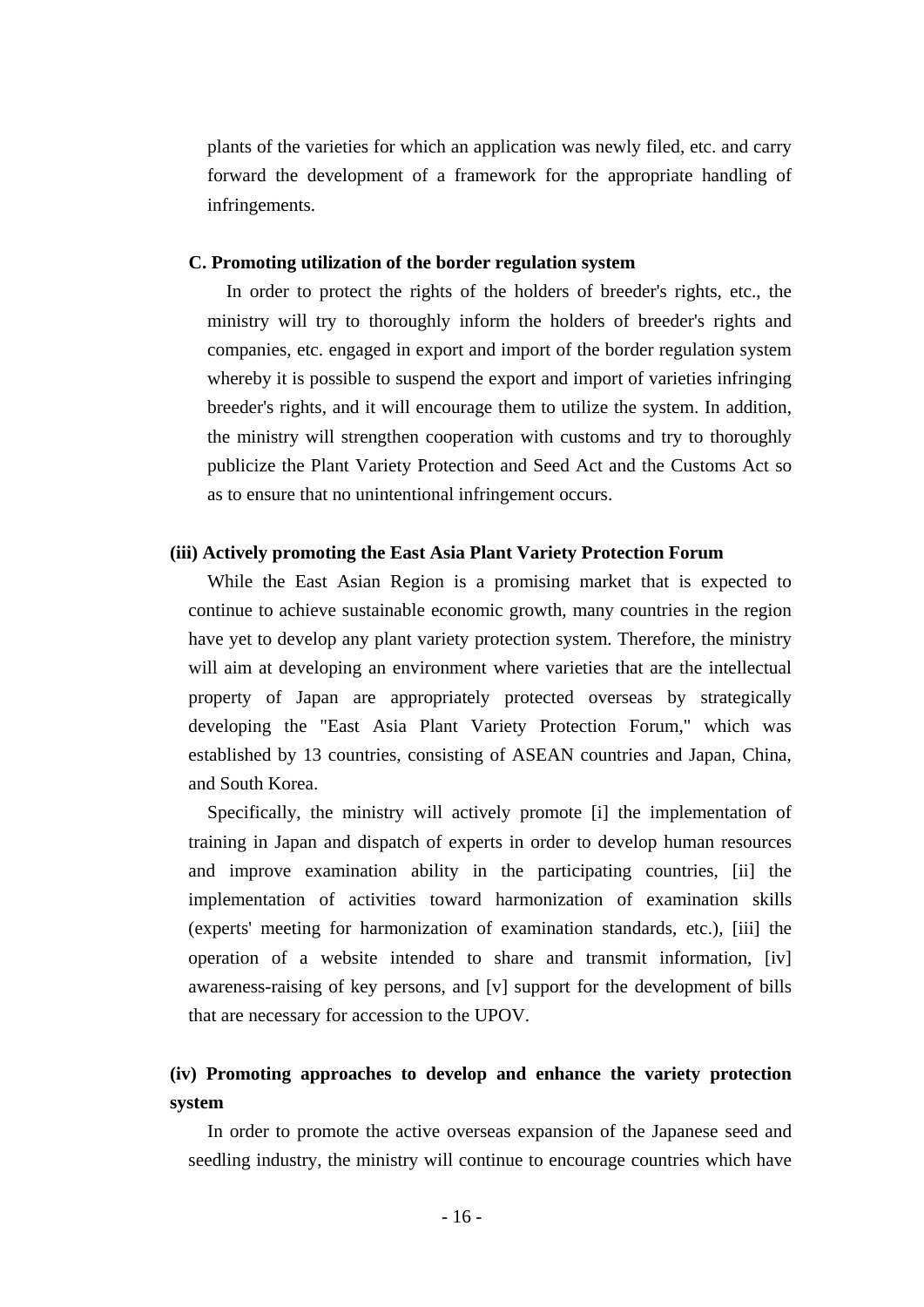yet to develop any variety protection system and those that have yet to conclude the 1991 Act of the UPOV Convention to develop and expand such system and conclude the 1991 Act of the UPOV Convention by utilizing every opportunity, including bilateral consultations, dispatch of public-private joint missions, EPA negotiations, and seminars hosted by the UPOV Secretariat.

# **(2) Establishing a stable seed and seedling supply system and securing overseas genetic resources**

### **(i) Establishing a stable seed and seedling supply system**

It is important to aim at the stable supply of excellent seeds and seedlings according to the status of each crop while appropriately protecting intellectual property.

As epoch-making varieties and varieties with strengths that keep an eye on the overseas market are requested in variety development, the ministry will promote the development of new breeding technology through a combination of the decoding of genome information, DNA marker selective breeding technology, genome editing technology, omics analysis technology,\*5 etc.

Seed and seedling companies, which are various bodies whose individual business scale is small and coexist, take charge of the production of seeds and seedlings of vegetables, etc. in Japan, and the framework is weakening because of the difficulty of securing isolated farmland in Japan and the aging of seed and seedling producers, etc. Therefore, the ministry will promote the development of the necessary environment, including strengthening of the ability to breed new varieties and the production basis for high-quality seeds and seedlings, toward building a comprehensive approach framework that makes it possible to solve common problems, such as increasingly difficult securing of genetic resources, intensifying competition in breeding, and globalization of businesses. In particular, the ministry will pay close attention to the technology trend of major overseas biotechnology companies that intend to enclose the entire value chain of business not only from a business perspective but also from the perspective of consumer tastes and consider measures against them.

<u>.</u>

<sup>\*&</sup>lt;sup>5</sup> This is a research method intended to comprehensively understand life phenomena not by individually examining fluctuations of genes, mRNA, protein, etc. in the cells of living things as in the past but by exhaustively analyzing them.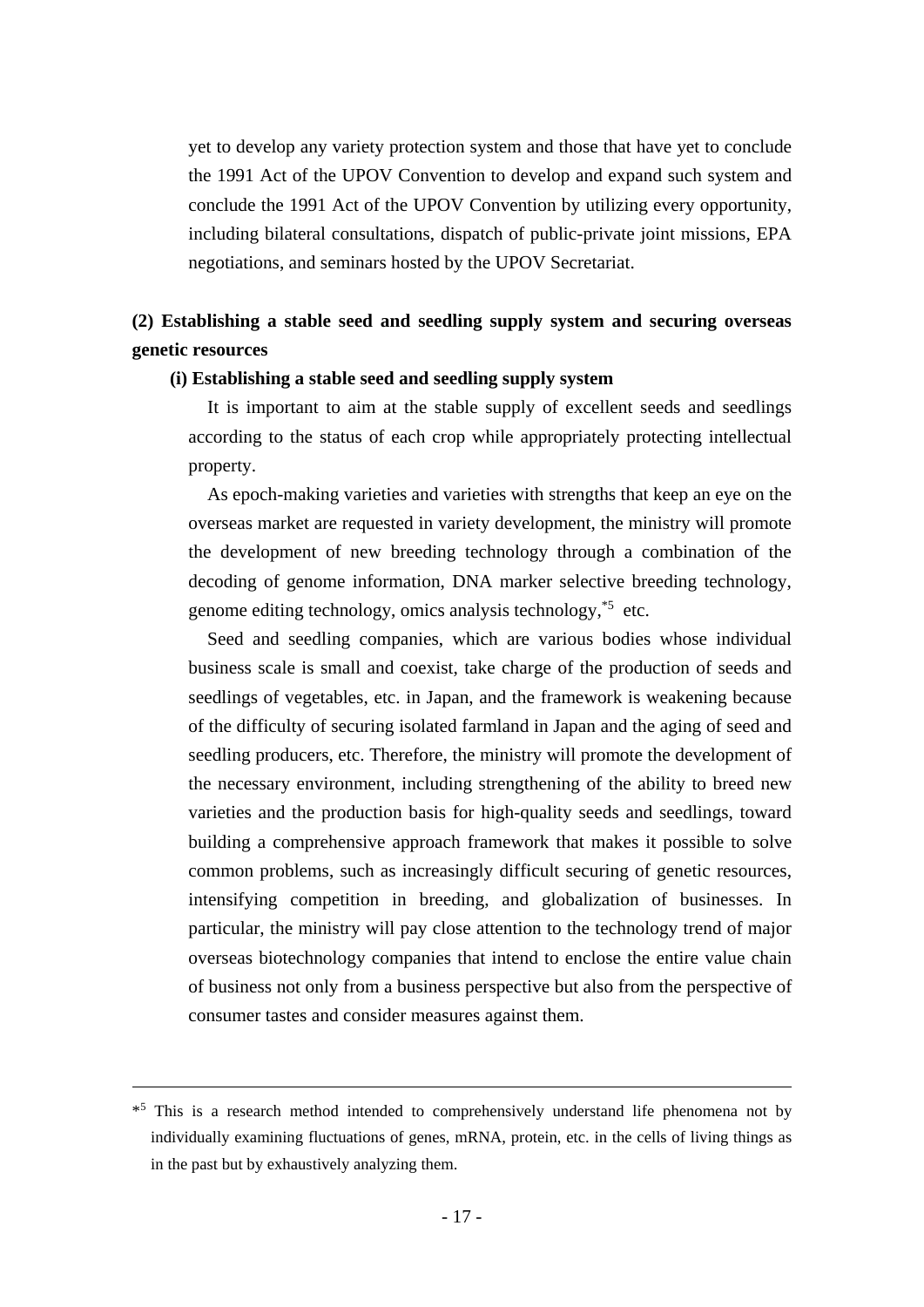Regarding other crops, in order to ensure a stable supply of seeds and seedlings to producers, seeds and seedlings are propagated in Japan based on breeder's stock produced by prefectures for rice, wheat and barley, and soybean and breeder's stock produced by the National Center for Seeds and Seedlings for potatoes and sugar canes. In addition, for fruits, seeds and seedlings are propagated in Japan based on the mother threes of varieties that were developed by research institutes, etc. In addition to such supply of seeds that are now the mainstream, for example, for rice, the ministry will promote efforts for seed supply by various bodies, such as chemical manufacturers' efforts for the development and dissemination of the first filial generation of rice in association with food service enterprises, in order to meet diversifying needs.

Regarding forestry seeds and seedlings, the ministry will encourage the development of seeds and seedlings that are excellent in terms of growth, pollen-free Japanese cedar, etc. and promote the stable supply of the excellent seeds and seedlings.

### **(ii) Securing overseas genetic resources**

Excellent varieties constitute the root of the value chain of the Japanese food industry, etc. As it is indispensable to introduce new genetic resources for breeding new excellent varieties in the future, the ministry will promote measures for securing genetic resources in light of international frameworks, such as the Nagoya Protocol of the Convention on Biological Diversity and the International Treaty on Plant Genetic Resources for Food and Agriculture. Moreover, the ministry will work on the development of an environment for obtaining overseas genetic resources by promoting bilateral joint research projects on plant genetic resources with Asian countries (PGRAsia), etc.

# **7. Promoting strategic intellectual property management in research and development**

In promoting research and development in the future, the ministry will plot an intellectual property strategy that is effective for commercialization and development into business, including appropriate users of research outcomes and appropriate ways to hand over intellectual property to those who utilize it, from the stage of planning and drafting research and development based on the basic idea that research outcomes are to be utilized in the scenes of agriculture, forestry, and fisheries, etc., and promote research and development in an effective and efficient manner.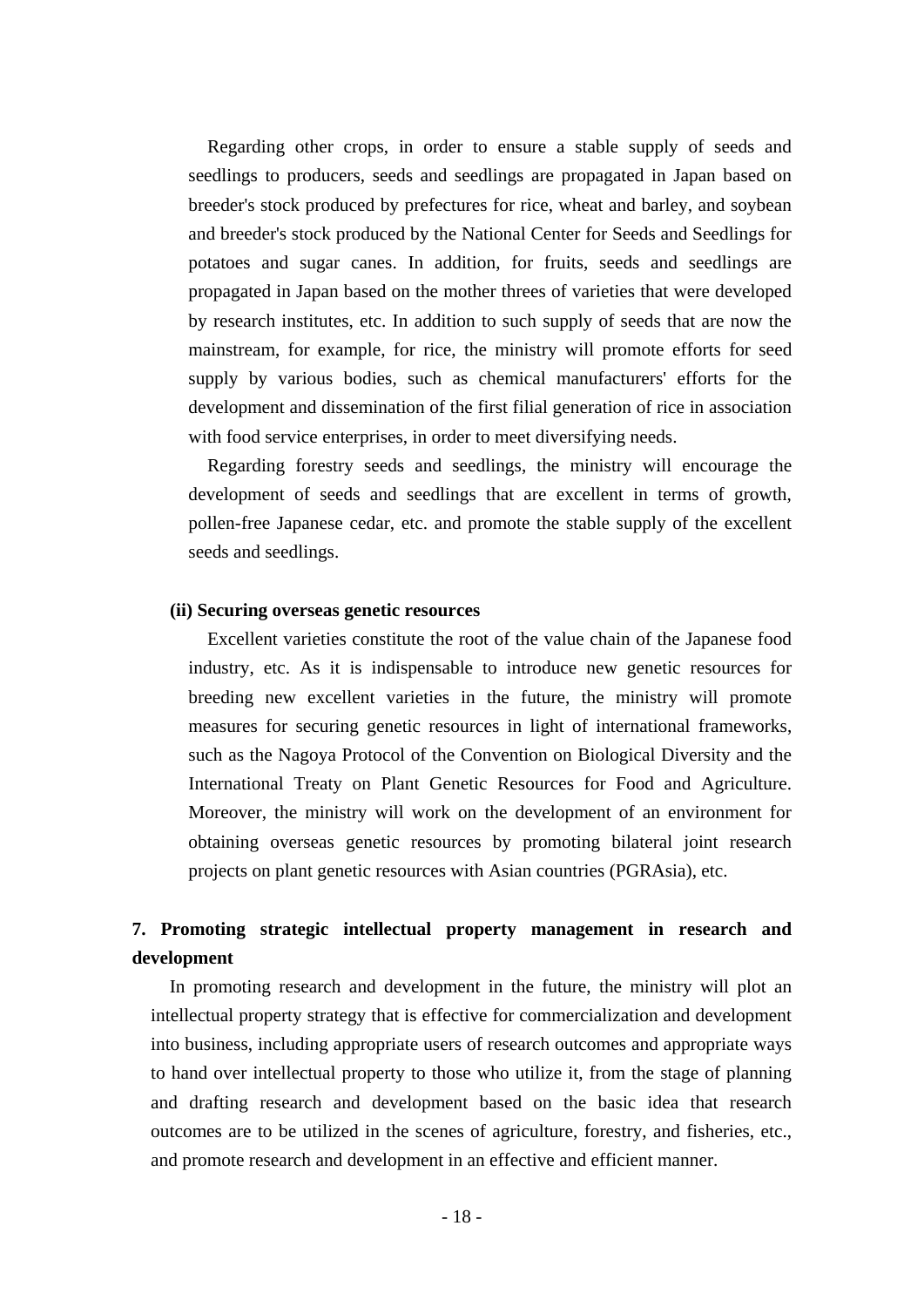In addition, in utilizing research outcomes, the ministry will provide guidance and support for the review of intellectual property management at each research institute so that the most appropriate method is adopted from the perspective of accelerating return to society through business success, with a view to various options, such as obtaining rights, maintaining confidentiality, or making outcomes publicly known at the time of creating an invention and the opening or exclusive licensing, etc. of a patent, etc. after obtaining rights.

Furthermore, in addition to enrichment of the framework of the intellectual property bureau of the competent National Research and Development Agency, the ministry will establish a new specialized department that promotes industry-academia-government cooperation at the Agriculture Research Center for each area, etc. Full-time coordinators will actively implement public relations activity for the possessed intellectual property, coordination toward the utilization of intellectual property rights, including licensing, cooperation with external persons who are good judges of technology and experts in business models and intellectual property management, joint research with private companies that work on the development of business by utilizing intellectual property, and cooperation with venture capital companies, etc.

# **8. Intellectual property strategy-related education and human resources development**

# **(1) Promoting education about the protection and utilization of intellectual property in the agriculture, forestry, and fisheries fields**

The importance of various kinds of education to related persons and the general public has been advocated so far for items covering from the recognition of the present situation to the direction of measures. There is strong concern that producers are vulnerable in relation to the protection of intellectual property and are indifferent to the utilization of intellectual property under such circumstances despite the fact that technology relating to agricultural production can be intellectual property. In particular, it is necessary for farmers to be conscious that know-how, etc. they created can be deemed to be intellectual property. In addition, many persons involved in agriculture, including dissemination organizations, tend to consider that farmers' know-how, etc. are public property and that all of the knowhow should be disclosed, but this idea needs to be changed.

In light of the above, the ministry will provide farmers, agricultural instructors, and other persons involved in agriculture with education about the protection and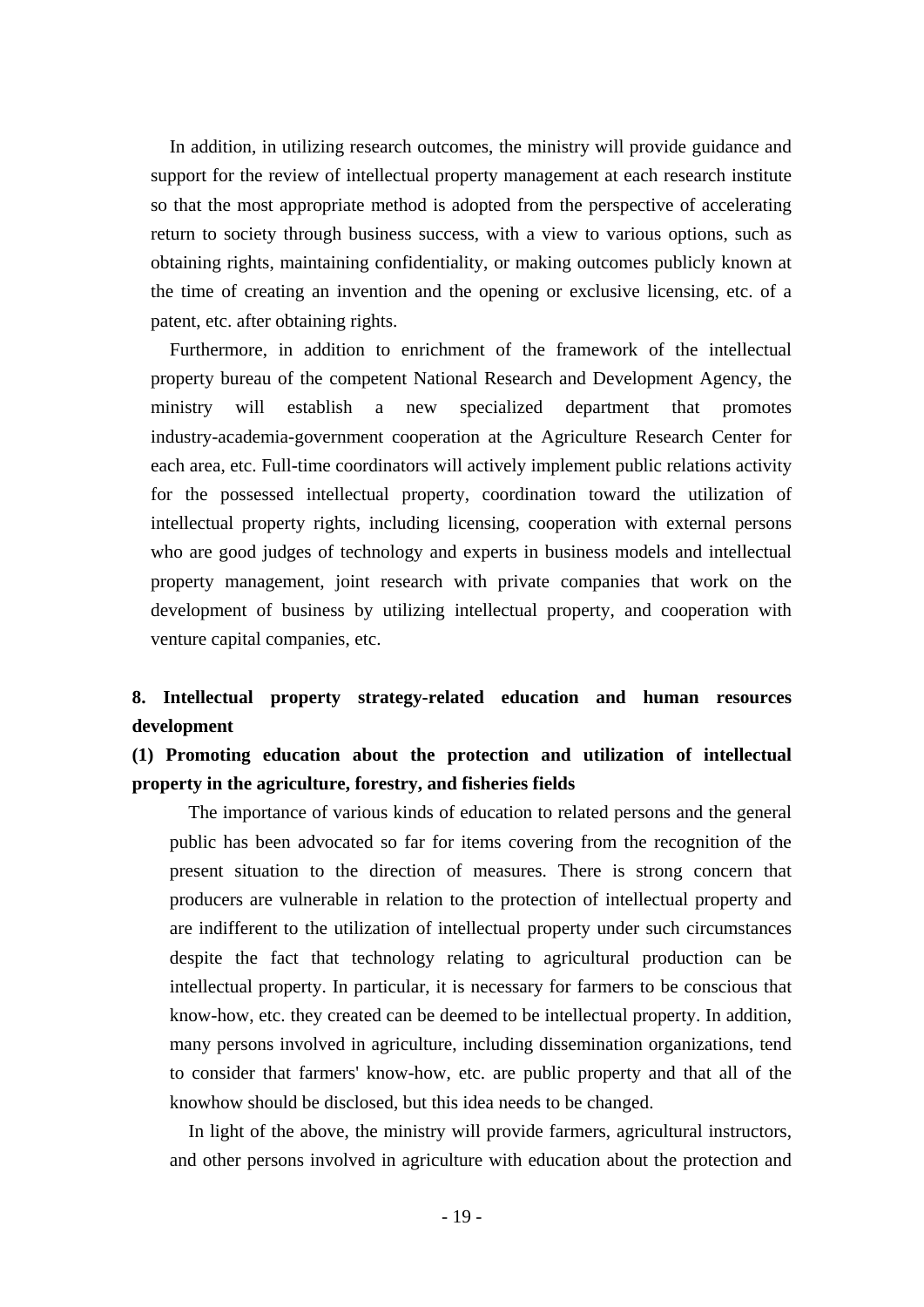utilization of intellectual property and promote the dissemination of and education about business models and strategic intellectual property management supporting them.

Moreover, the ministry will provide, on an ongoing basis, its officials with training concerning knowledge about business models and the strategic intellectual property management supporting them as well as flexible ways of thinking because such knowledge and ways of thinking are indispensable in implementing various measures and operations.

On the other hand, there is the situation where the State, universities, research institutes, organizations, and other related persons disclose actual numerical values for agricultural management that are sufficient to identify individual corporations. It is necessary to review culture where it is considered natural to open all such agriculture-related data itself, and therefore, the ministry will promote education to ensure that this point is recognized.

### **(2) Human resources development**

The necessity of human resources who can be good judges of technology has been emphasized in the Japanese industry in the past. In addition to this, the following human resources are required for performing this Strategy.

- Practical human resources who can understand and utilize business models and the intellectual property management supporting them
- Educational human resources who can provide consumers with explanations about business models and the intellectual property management supporting them in an easy-to-understand manner

Therefore, the ministry will promote the development of such human resources through the provision of learning opportunities, etc.

In order to secure local human resources who have certain knowledge and skills when companies in the food industry expand their business overseas, the ministry will establish endowed chairs in major agricultural or food-related universities with a high academic level in ASEAN countries, and promote efforts to provide lectures with practical knowledge and skills concerning the overall food value chain covering from seeds and seedlings to food processing, distribution, and consumption through the dispatch of experts from Japanese private companies.

### **V. Measures for Promoting the Strategy**

The implementation period of the Strategy is basically five years up to fiscal 2019.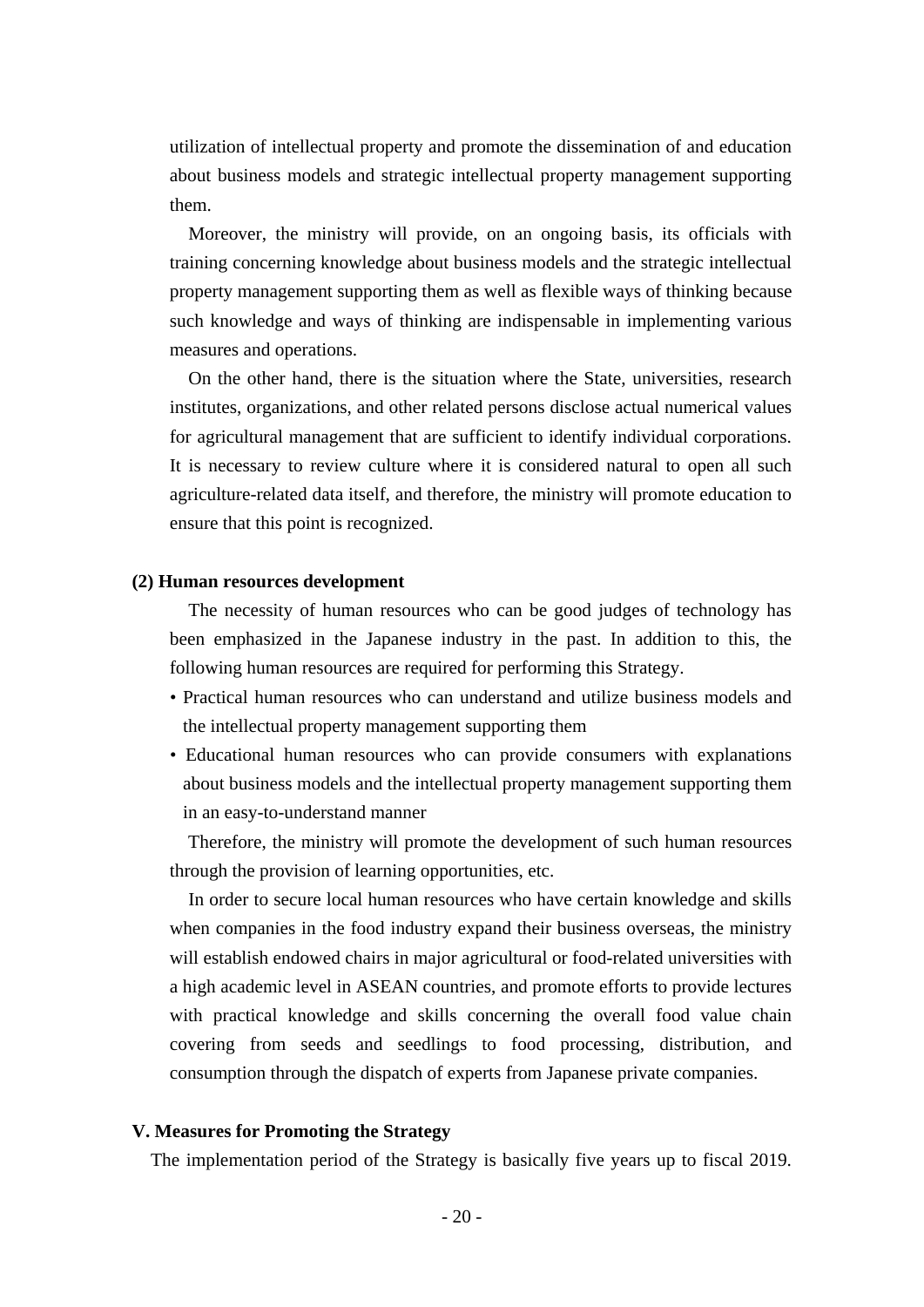However, it is now necessary to implement an effective PDCA cycle for steadily and strongly implementing the Strategy at a big turn-around point, facing an unprecedented change in the structure of economic society.

For this purpose, the ministry will verify the implementation status of the Strategy on a regular basis with the participation of external intellectuals, and will also review the Strategy, policies, and measures and correct the course as needed.